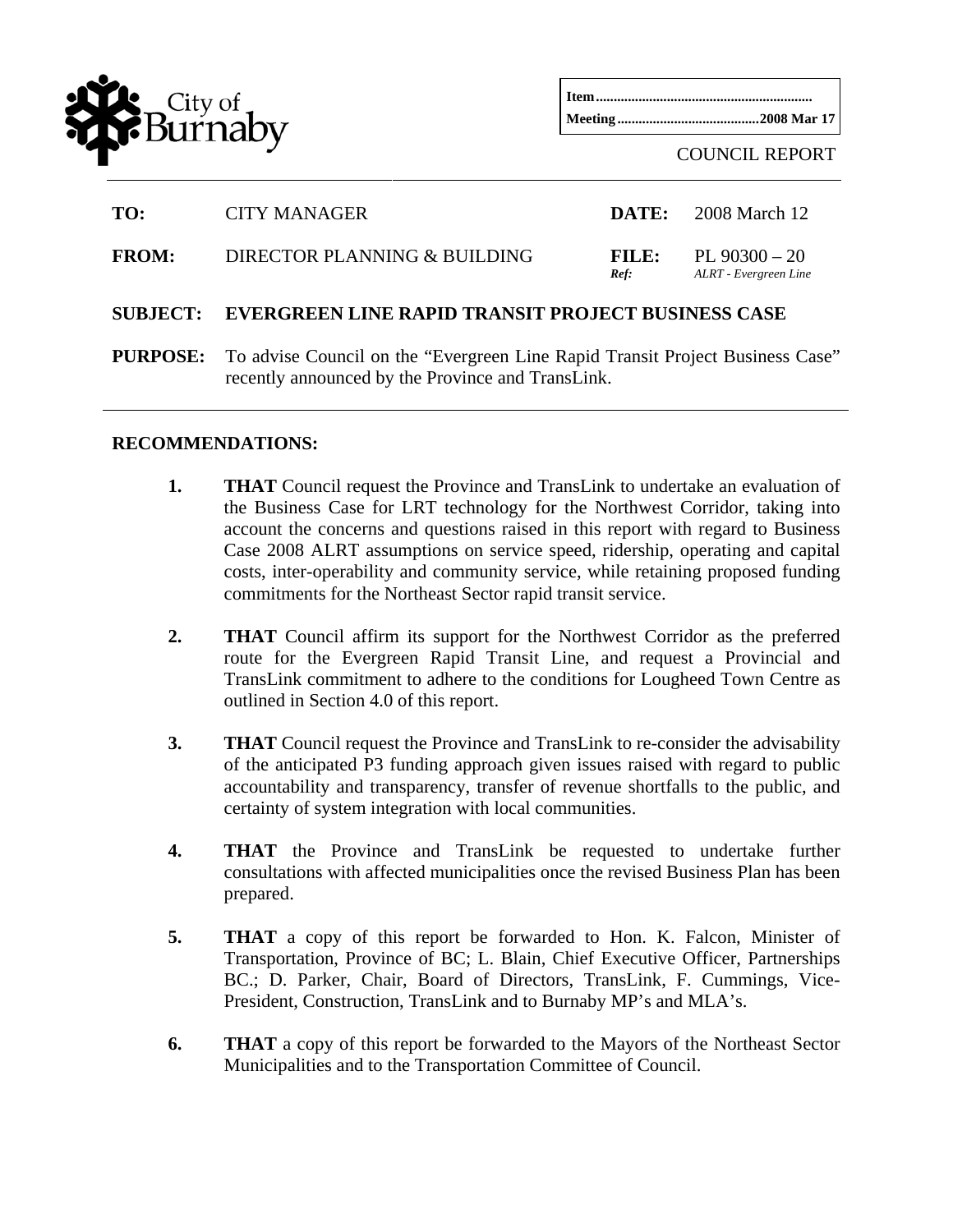#### **REPORT**

#### **1.0 SUMMARY**

On 2008 February 1, the Province and TransLink released the "*Evergreen Line Rapid Transit Project – Business Case*" (Business Case 2008). This document reflects discussions between TransLink and the Province over the past few months on the previous business case submitted by TransLink in 2007 October to the Province and the Federal government. Entitled "*The Case for the Evergreen Line*", this business case (Business Case 2007) was based on the preliminary design for LRT using the Northwest corridor which was developed in consultation with the affected municipalities of Burnaby, Port Moody, Coquitlam and Port Coquitlam.

The 2008 February 01 Provincial announcement is not a commitment to begin design or construction, for the Evergreen Line, but rather is an announcement that this Business Case has been completed. The document sets out the rationale for the choice of rapid transit technology and corridor options. The Province also announced that it will increase its financial commitment from \$170M to \$400M, and will use this business case to seek matching funding from the Federal government. The announcement also set a 45 day consultation period prior to a final decision on the routing of the Evergreen Line.

Business Case 2008 represents a significant departure from Business Case 2007 in adopting ALRT (Advanced Light Rapid Transit) as the preferred rapid transit technology - SkyTrain or a comparable technology. However, as the announcement states that the Province's decision has been made on ALRT for the Evergreen Line, the consultation period is intended by TransLink and the Ministry of Transportation to be used to make a final decision on routing only. Release of Business Case 2008 initiates a consultation period of 45 days (by 2008 March 17) for area mayors to provide feedback. On 2008 March 10, the Councils of the City of Coquitlam and the City of Port Coquitlam considered staff reports/presentations on Business Case 2008 and have supported the Northwest Corridor as the preferred corridor for the Evergreen Line.

Recognizing that the conclusions in Business Case 2008 regarding rapid transit technology and the route for the Evergreen Line are significantly different from those of the Business Case 2007 (approved by the former TransLink Board) and the previous technical studies of rapid transit to the NE Sector, Council, on 2008 February 04, requested staff to prepare a report on the new Business Case for the Evergreen Line as compared to proposals that had previously been put forward for the Evergreen Line.

This report provides a comparison of this business case (Business Case 2008) and the previous business case produced by TransLink (Business Case 2007) with respect to technology, corridor, funding and procurement. The report also presents the results of a staff review of the assumptions and resulting ridership figures presented in Business Case 2008 used to support the selection of ALRT technology, provides an assessment of the preferred route for rapid transit service to the Northeast sector and provides staff views on the assumptions and validity of the basic conclusions of Business Case 2008.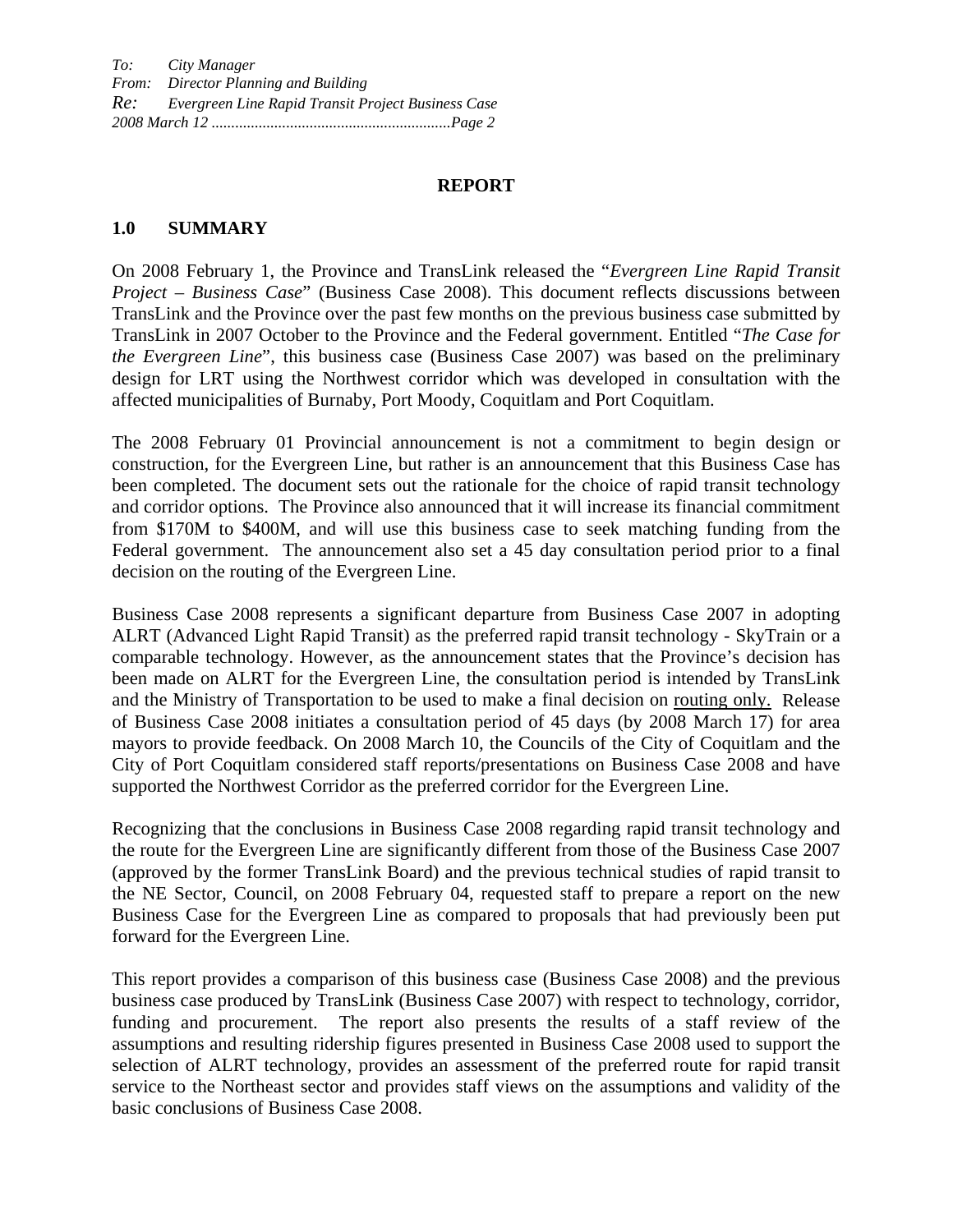Key findings in this staff report include:

- Business Case 2008 concludes that ALRT is the preferred technology primarily due to its higher ridership, better service to transit riders and the capability for system integration with the Millennium Line. However ridership estimates appear to exaggerate the case for ALRT by overestimating ALRT ridership and underestimating LRT ridership and also assume that a fully integrated system - interoperable with ALRT (and not LRT) - will increase ridership by eliminating the inconvenience and delay for riders transferring from one line to another. While interoperability is possible, the ridership estimates for ALRT assume increased ridership from system integration for ALRT alone (not for LRT) and don't adequately account for the potential difficulties associated with integrating the Evergreen and Millennium Lines.
- For Burnaby, the choice of ALRT as the preferred technology would also mean the loss of the Cameron Station and the noise and visual intrusion associated with an elevated guideway in the median of North Road. LRT with the inclusion of a Cameron Station would provide better service to the community in the Lougheed Town Centre area.
- The evaluation of the two corridors in the Business Case notes the Northwest Corridor as superior to the Southeast Corridor on almost every account including ridership, cost/benefit, development potential and ease of implementation. Although the Northwest Corridor is clearly the superior route for rapid transit the Business Case reports that the Northwest Corridor as having "slight technical advantages" over the Southwest Corridor.
- Burnaby Council has consistently supported the Northwest alignment for rapid transit to the Northeast Sector. However, recognizing the potential impacts of a rapid transit alignment along North Road, the City has set a number of conditions which continue to be appropriate requirements to guide the planning and construction of rapid transit through Lougheed Town Centre.
- The capital cost for LRT in the Northwest Corridor has increased from \$970M in the business case for LRT to \$1.25B in Business Case 2008 in the short period since the publication of Business Case 2007. This LRT cost estimate is important as it is used to make the case for LRT being almost as expensive as ALRT at \$1.4B. As Business Case 2008 does not provide an explanation for this increase it is difficult to support the contention that ALRT is superior from a benefit cost perspective.
- Based on current funding commitments of \$400M from TransLink and \$400M from the Province, the current funding shortfall for the Evergreen Line using ALRT has increased to \$533M which is greater today than the \$400M it was 16 months ago for LRT. Business Case 2008 suggests that the \$533M funding shortfall will be addressed through a \$343M contribution from the federal government. Making up the difference will also require a further commitment of \$180M from TransLink and \$10M from the Province. Business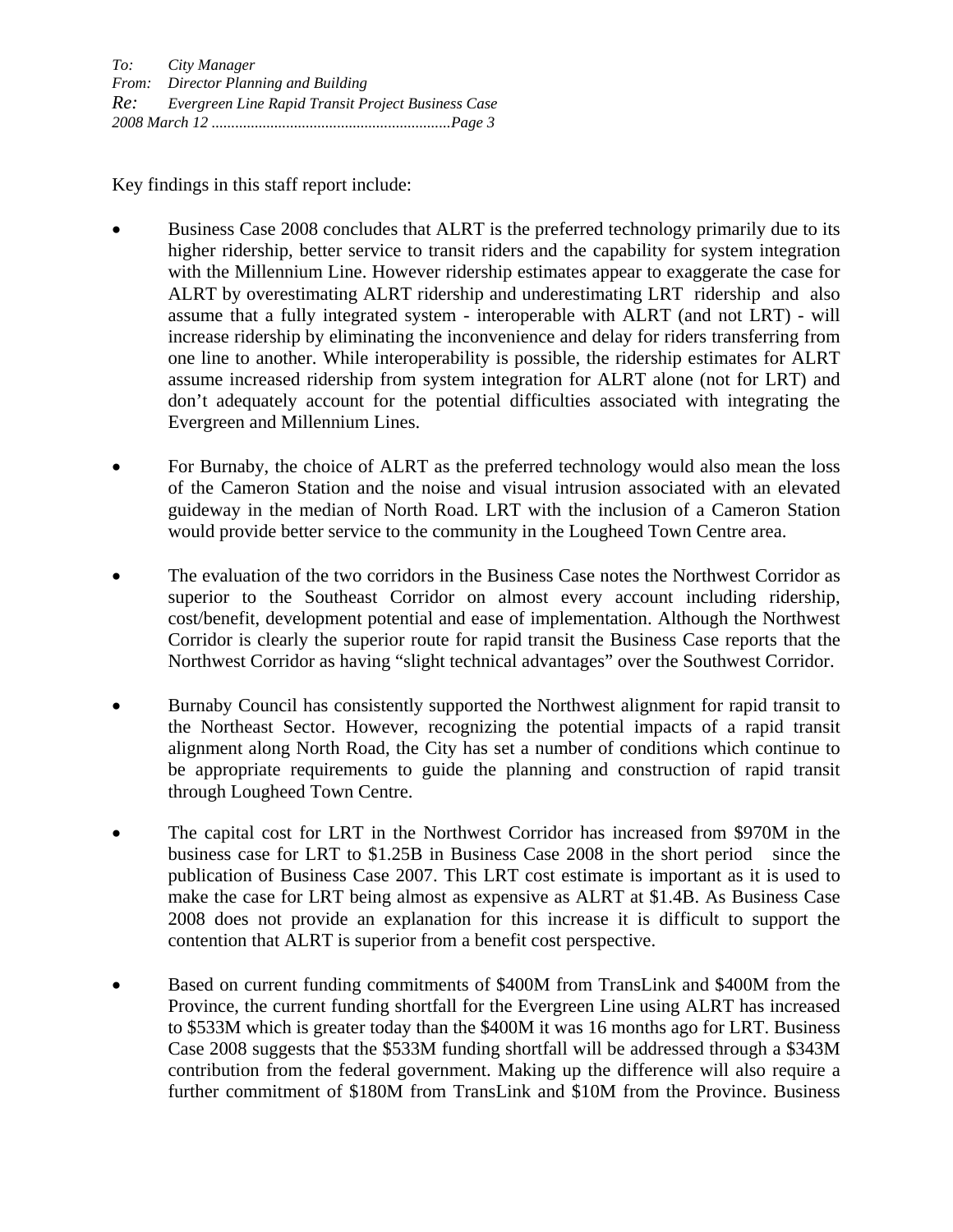Case 2008 suggests that this increase could come from the additional fare revenue that would be generated by an ALRT Line.

- By suggesting fare revenue as a source of TransLink funding, Business Case 2008 implies that this funding could come to TransLink through a Public Private Partnership Concessionaire arrangement similar to that of the Canada Line. The other factors leading towards a P3 approach to procurement of the Evergreen Line are the involvement of Partnerships BC in developing Business Case 2008 and the likelihood of the federal contribution being largely derived from federal partnerships funding.
- The experience with the Canada Line has shown that this type of procurement raises a number of issues for municipalities and the public including transparency, the absence of municipal involvement in the procurement process and the lack of municipal and general public input into the final product.
- Should the proposed funding commitments of \$410M from the Province, \$410M from the Federal Government, and \$400M from TransLink be obtained, it would be sufficient to fund the Evergreen LRT line, without the additional funding or debt from TransLink.

In response to these concerns, issues, questions and observations, this report recommends that:

- the Province and TransLink undertake to re-evaluate the choice of technology and prepare a business case of LRT technology for the Evergreen Line based on the concerns and questions raised in this report with regard to service speed, ridership estimates, operating and capital costs, inter-operability, community service and other factors while retaining the proposed funding commitments for the northeast sector rapid transit service;
- Council support rapid transit in the Northwest Corridor, and request Provincial/TransLink commitment to adhere to these conditions, as outlined in this report;
- the Province to re-consider the advisability of the anticipated P3 funding approach given issues raised with regard to public accountability and transparency, transfer revenue shortfalls to the public, and certainty of system integration with local communities; and
- that the Province and TransLink be requested to undertake further consultations with affected municipalities once the revised business plan has been prepared.

# **2.0 RAPID TRANSIT TECHNOLOGY CHOICE**

# **2.1 Business Case 2008 Conclusions on Technology**

Business Case 2008 concludes that Advanced Light Rapid Transit (ALRT or SkyTrain-type technology) is the "clearly preferred technology". The change in rapid transit technology from LRT (Light Rail Transit) to ALRT (Advanced Light Rail Transit) is the most striking conclusion of Business Case 2008.

ALRT in this case refers to a particular class of rail transit which is automated (driverless) and therefore must be fully separated from traffic generally either on an elevated or underground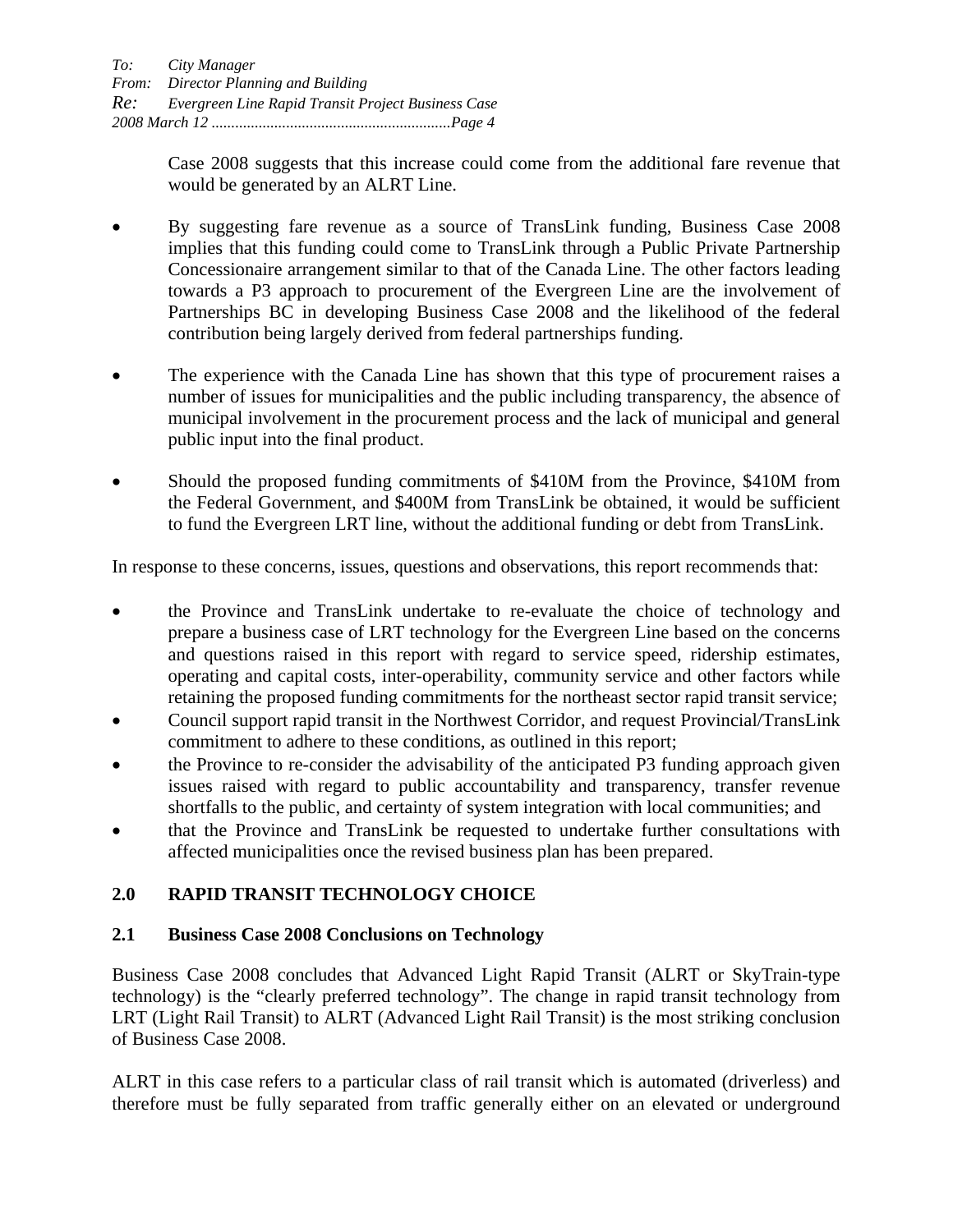*To: City Manager From: Director Planning and Building Re: Evergreen Line Rapid Transit Project Business Case 2008 March 12 .............................................................Page 5* 

guideway. As three vehicle manufacturers are currently able to supply "SkyTrain-like" vehicles, Business Case 2008 uses the term ALRT to refer to a generic class of vehicles of which SkyTrain is only one type. The term SkyTrain refers to vehicles currently manufactured by Bombardier.

In accordance with the materials presented in the Business Case 2008, ALRT is viewed as the preferred technology from the perspective of assumptions and estimates reported in terms of operating characteristics (particularly the faster travel time), ridership and system integration.

#### **2.2 Staff Review and Assessment**

The following provides a staff assessment of the information and resulting conclusions presented in Business Case 2008 in terms of the assumptions and base information presented in the Business Case 2008 in the areas of operating characteristics, ridership and system integration (interoperability).

## **2.2.1 Operating Characteristics**

 The following *Table 1* compares the assumptions for ALRT and LRT operating characteristics in Business Case 2008 with those for LRT in Business Case 2007 in relation to service frequency, operating speed, capacity, line distance, stations and total travel time.

| <b>Operating</b><br><b>Characteristic</b>         | <b>Business</b><br>Case<br>2007 | <b>Business</b><br><b>Case 2008</b> |            |  |
|---------------------------------------------------|---------------------------------|-------------------------------------|------------|--|
|                                                   | <b>LRT</b>                      | <b>ALRT</b>                         | <b>LRT</b> |  |
| <b>Peak Period service</b><br>frequency (minutes) | 6                               | 3                                   | 5          |  |
| Maximum Speed (km/hr)                             | 80                              | 80                                  | 60         |  |
| <b>Peak Hour Capacity</b>                         | 4,800                           | 10,400                              | 4,080      |  |
| <b>Total Distance (km)</b>                        | 11.2                            | 10.9                                | 11.2       |  |
| <b>Stations</b>                                   | 12                              | 8                                   | 12         |  |
| <b>Total Travel Time (min)</b>                    | 24                              | 12.6                                | 23.6       |  |

**Table 1 Comparison of ALRT/LRT Operating Characteristics Business Cases 2007 and 2008** 

 While many of the assumptions are the same in both business cases, Business Case 2008 assumes a lower maximum speed for LRT of 60 kph than Business Case 2007 (80 kph). The total travel time from Coquitlam Town Centre to Lougheed Town Centre for LRT is 23.6 minutes which is almost the same as the travel time of 24 minutes in Business case 2007. However, the estimate put forward for travel time for ALRT in Business Case 2008 at 12.6 minutes is almost half that of LRT. The faster travel time is the major factor in generating predictions of higher ridership for ALRT.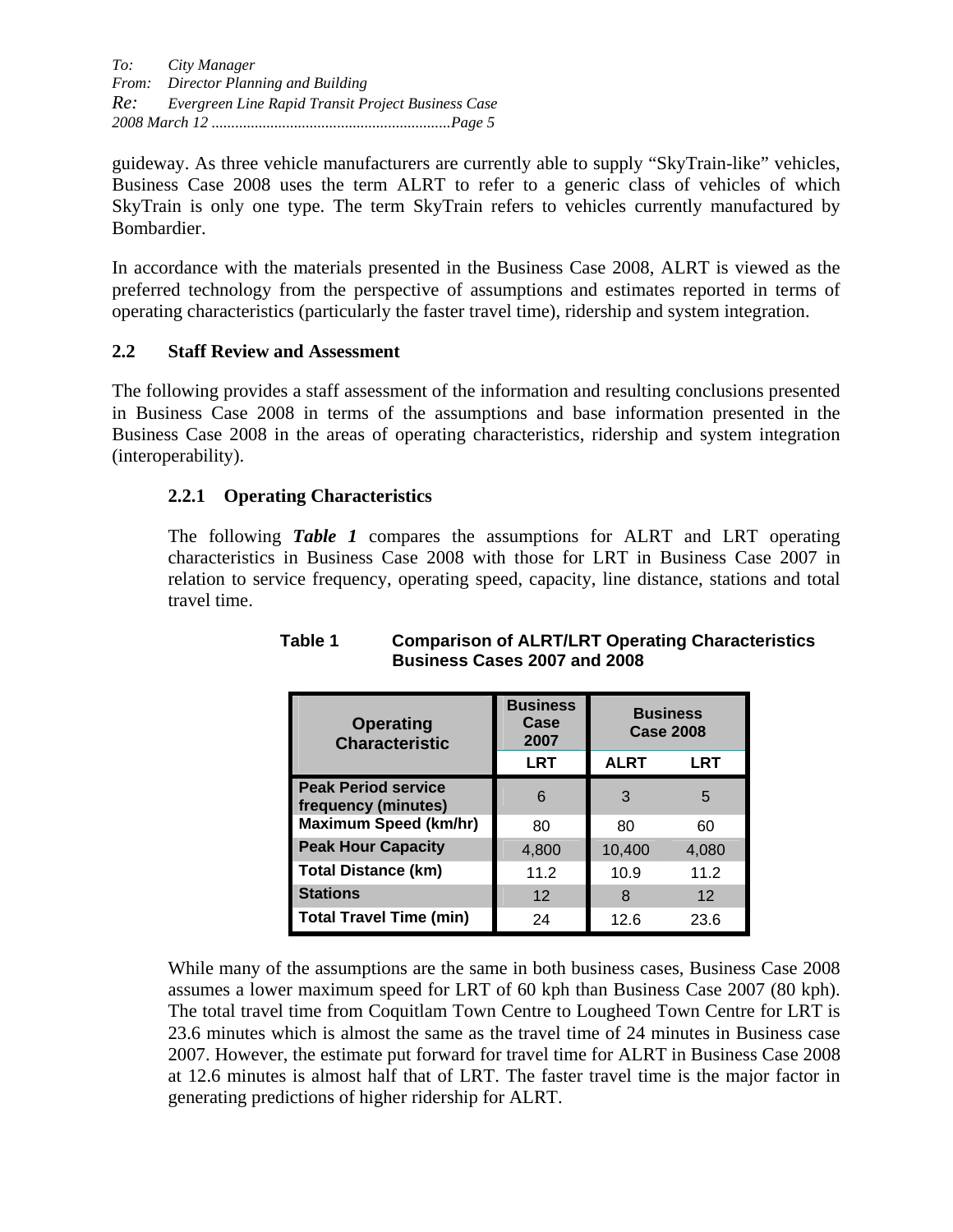As speed is a major factor in developing the forecasted ridership for the two technologies, the Evergreen Line average speeds forecast in Business Case 2008 were compared by staff to average speeds on existing Canadian rapid transit systems as shown in *Figure 1.* 





Source of existing rapid transit system ridership: Halcrow Group, *"RAVP Richmond/Airport/Vancouver Rapid Transit Project Definition Phase Final Report on Ridership and Revenue"*, January 2003, Tables 2.2 and 2.4

The results of this comparison show that the forecast average speed for the ALRT Evergreen Line option is over 20% higher than that of the existing Expo and Millennium SkyTrain Lines while the forecast average speed for the LRT Evergreen Line option is lower than the two existing LRT systems (over 10% lower than Edmonton and about 5% lower than Calgary). This raises a concern about the accuracy of the differential between the two Evergreen Line average speed estimates (SkyTrain versus LRT) contained within Business Case 2008, as it likely skews the ridership results.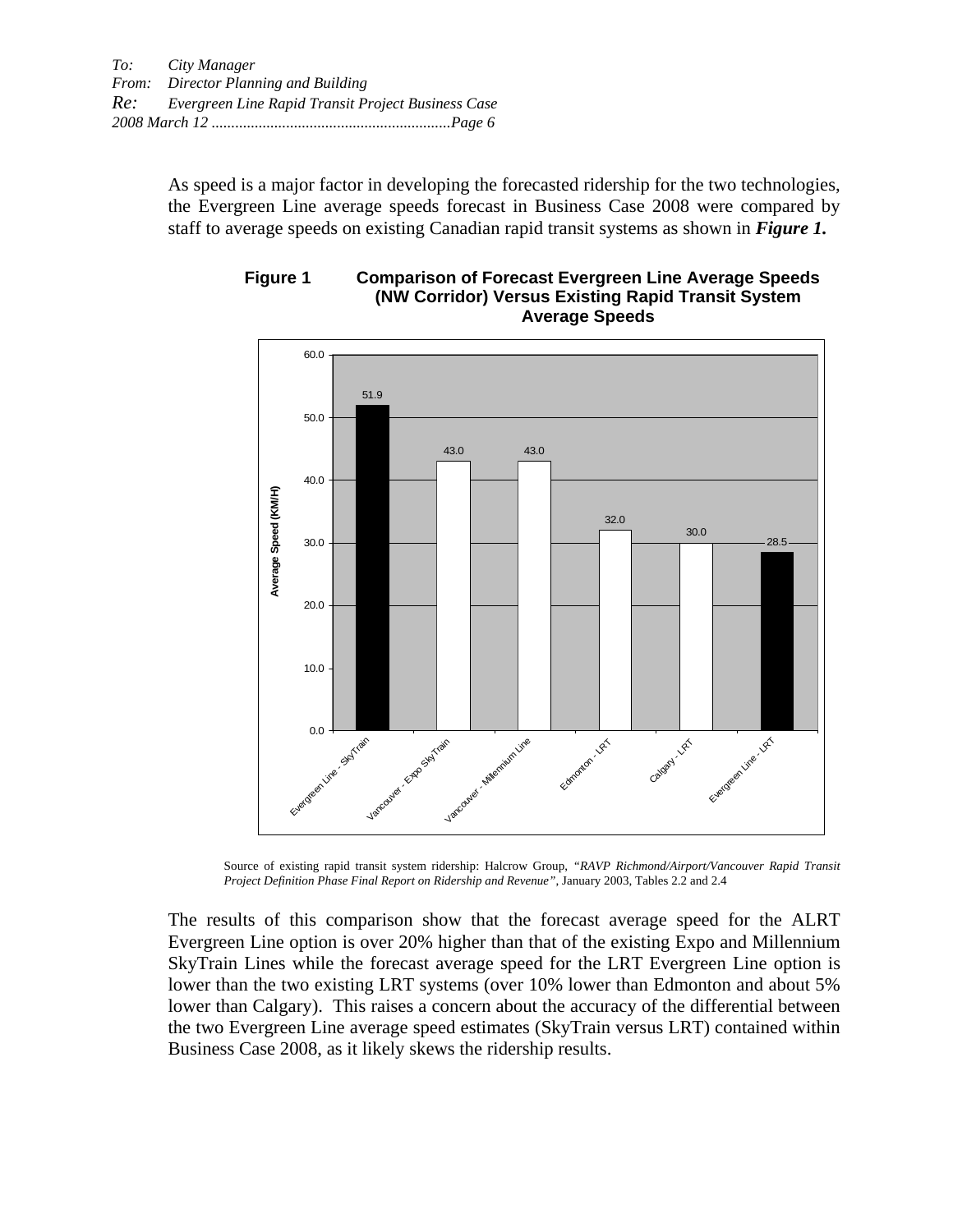# **2.2.2 Ridership**

The ridership estimates in Business Case 2008 are important because they are used to make the case that ALRT is a superior technology to LRT. Business Case 2008 attributes the higher ridership of ALRT to two factors: the operating characteristics of ALRT (primarily faster service), which makes it more attractive to new transit riders who previously drove their car or rode the West Coast Express, and to the interoperability of ALRT which would purport to allow trains on the Evergreen Line to be through routed along the Millennium Line

Business Case 2008 states that ALRT will produce two and a half times the ridership of Light Rail Transit (LRT) and that ridership of an ALRT line is more consistent with the ridership goals in the Provincial Transit Plan announced in 2008 January. *Table 2* compares the ridership estimates in Business Case 2007 for LRT and Business Case 2008 for ALRT and LRT in the Northwest Corridor.

| <b>Ridership</b>                                    | <b>Business Case</b><br>2007 | <b>Business</b><br><b>Case 2008</b> |            |
|-----------------------------------------------------|------------------------------|-------------------------------------|------------|
|                                                     | <b>LRT</b>                   | <b>ALRT</b>                         | <b>LRT</b> |
| <b>AM Peak Hour</b>                                 |                              |                                     |            |
| Boardings (2021)*                                   |                              | 6,850                               | 2.700      |
| <b>AM Peak Hour</b>                                 |                              |                                     |            |
| Boardings (2031)*                                   |                              | 9,530                               | 3,720      |
| <b>Annual Boardings</b><br>2021(000's)*             | 10,700                       | 22,900                              | 9,000      |
| <b>Annual Boardings</b><br>2031 (000's)*            |                              | 31,800                              | 12,400     |
| <b>Maximum Load in the</b><br><b>Peak Direction</b> |                              |                                     |            |
| (2021 AM)                                           | 4,800                        | n/a                                 | n/a        |

#### **Table 2 Comparison of Evergreen Line ALRT/LRT Ridership in 2021/2031 Business Cases 2007and 2008**

\* Boardings refers to the number of times a transit rider boards the Evergreen Line

In staff's review of the ridership estimates, it is noted that the 2021 LRT ridership of 9M boardings in Business Case 2008 is lower than the 10.7M annual boardings estimated in Business Case 2007. The ridership estimates in Business Case 2007 were developed through a forecasting process undertaken by an independent consultant and were based on established Metro Vancouver regional population and employment estimates. In response to questions on this issue, Partnership BC offers no explanation for this apparent underestimation of LRT ridership.

It is important to note, that while the Business Case 2008 estimates of LRT ridership in 2021 seem to be markedly lower than expected, the ridership estimates for ALRT in 2021 appear to be higher than would be expected in reference to established SkyTrain ridership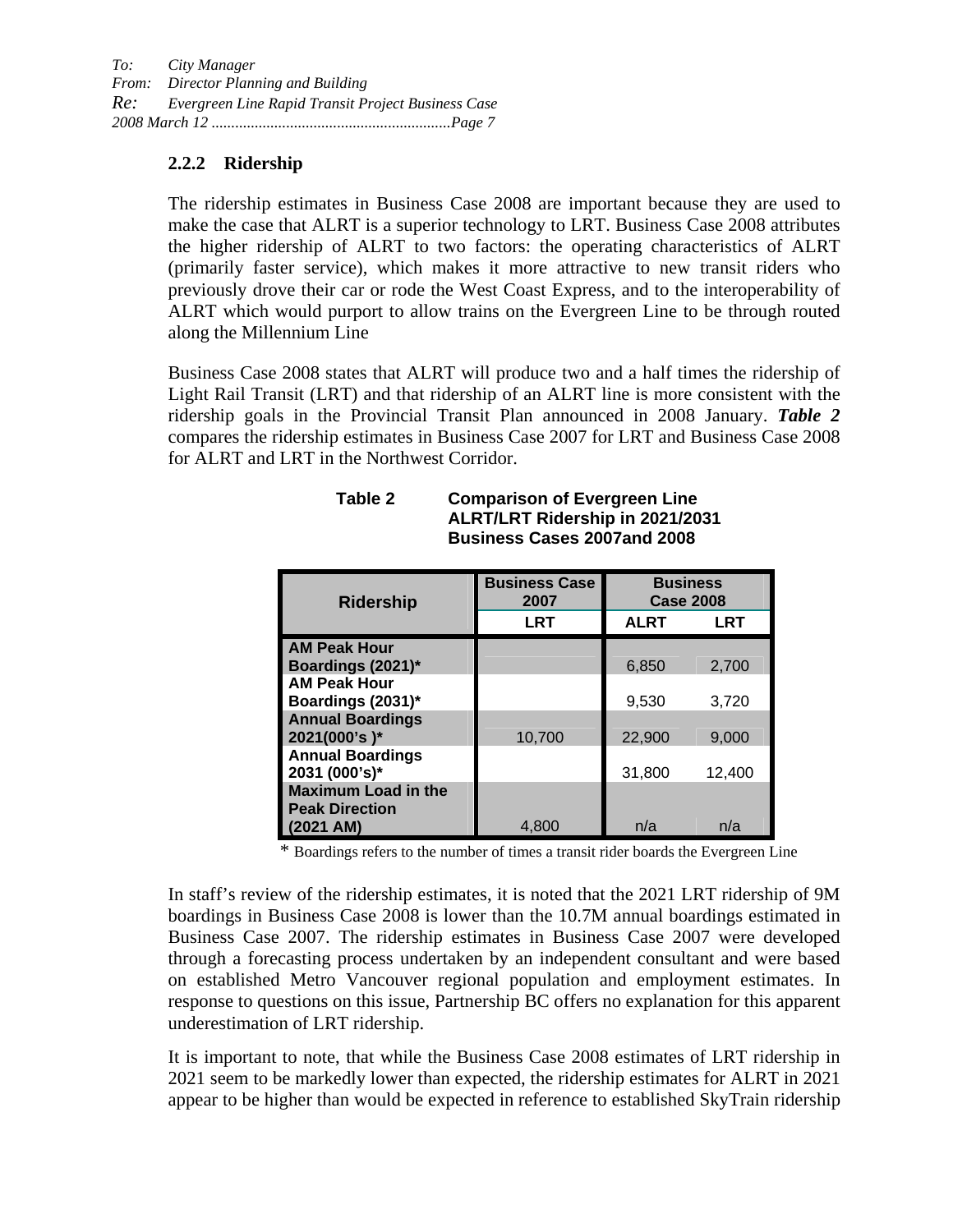benchmarks. Business Case 2008 projects that the annual ridership of the Evergreen Line for ALRT in 2021 will be 22.9M boardings and in 2031 will be 31.8M boardings.

As a point of comparison, the total annual number of boardings on the entire SkyTrain System in 2006 was 35.3M boardings. This means that the Business Case 2008 has assumed that in 23 years the number of riders on the 11 km. Evergreen Line with 8 stations serving the Northeast Sector cities of Coquitlam Port Moody Port Coquitlam and part of Burnaby will be almost as high as the current ridership on the entire 50km SkyTrain Line with 33 stations and directly serving Vancouver, Burnaby, New Westminster and Surrey. This clearly raises questions as to whether the Business Case 2008 estimates are realistic or achievable.

As shown in *Figure 2*, the Evergreen Line ridership forecasts contained in the Business Case 2008 were compared to ridership on existing Canadian rapid transit systems. To allow for this comparison between the different systems, the total annual ridership (in millions per annum) was divided by the total length of the rapid transit system to provide a ratio of annual ridership per kilometre. This same calculation was also performed for the forecast ridership for the Evergreen Line SkyTrain option and the Evergreen Line LRT option.



**Figure 2 Comparison of Forecast Evergreen Line 2021 Ridership (NW Corridor) Versus Actual Rapid Transit System Ridership** 

Source of existing rapid transit system ridership: Halcrow Group, *"RAVP Richmond/Airport/Vancouver Rapid Transit Project Definition Phase Final Report on Ridership and Revenue"*, January 2003, Table 2.3

The results of this analysis show that the forecast annual ridership per kilometer for the SkyTrain Evergreen Line option is over 30% higher than that of the existing Expo SkyTrain Line while the forecast annual ridership per kilometer for the LRT Evergreen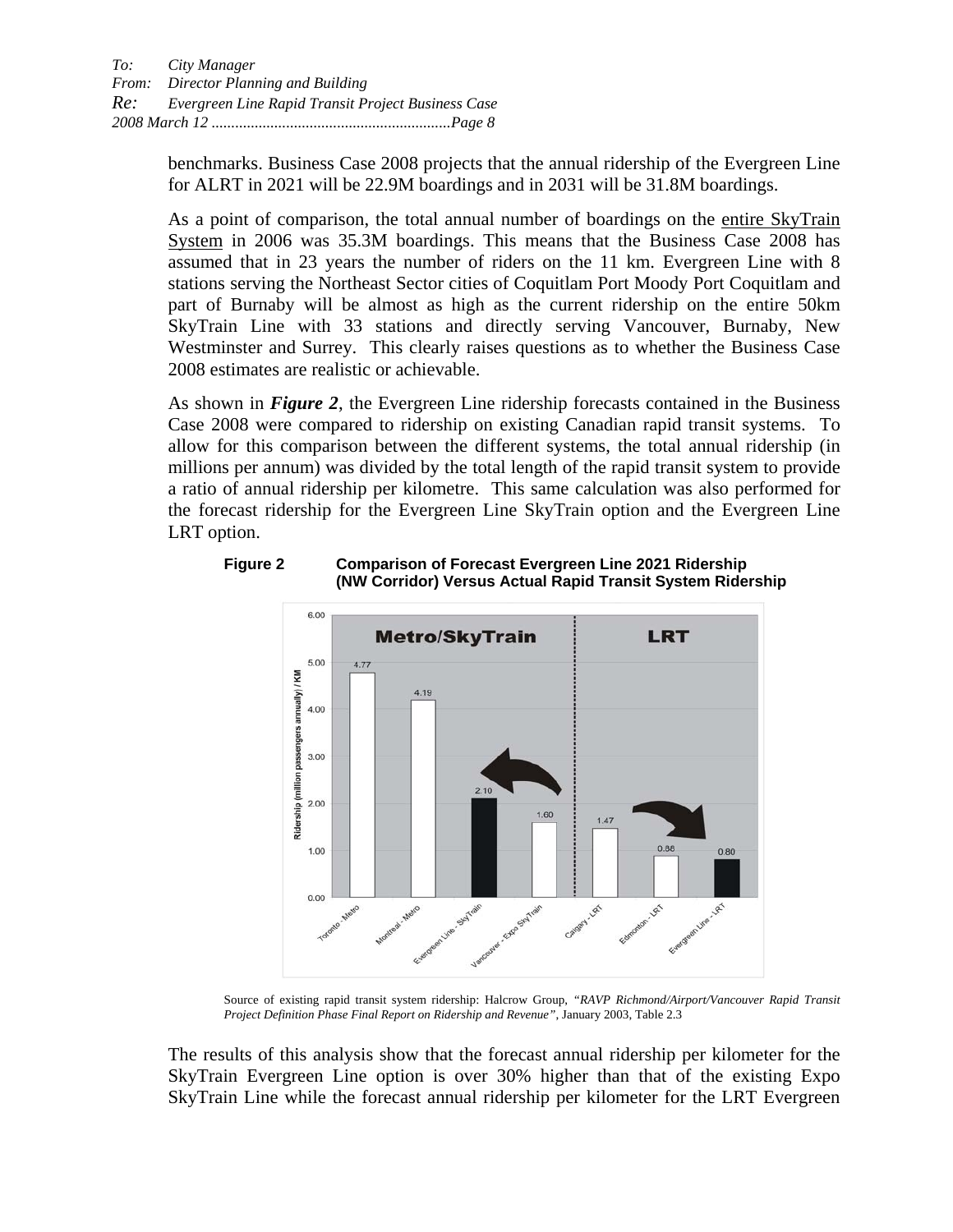Line option is lower than the two existing LRT systems (over 40% lower than Calgary and about 9% lower than Edmonton). This raises a concern about the accuracy of the differential between the two Evergreen Line ridership estimates (ALRT versus LRT) contained within Business Case 2008.

If the ridership estimates for ALRT reflected actual ridership on comparable systems like the Expo Line, the 2021 annual ridership for ALRT would be 17.5M boardings instead of the 22.9M boardings forecasted using the transportation model. Similarly, the 2021 LRT annual ridership if based on actual ridership from the Calgary system would be 13.2M instead of the 9M estimated in Business Case 2008. Based on ridership of existing rapid transit systems, the ridership of LRT would be more comparable to that of ALRT than is presented in Business Case 2008.

The higher than expected ridership for ALRT may be partly due to the overestimation of auto users and West Coast Express riders attracted to the Evergreen Line. As shown in *Table 3*, the Business Case 2008 purports that significantly more new riders are attracted to ALRT from the auto modes than are attracted to LRT.

|                                               | <b>LRT 2021</b>                     | <b>ALRT</b>                         |  |
|-----------------------------------------------|-------------------------------------|-------------------------------------|--|
| <b>Impact</b>                                 | <b>Northwest</b><br><b>Corridor</b> | <b>Northwest</b><br><b>Corridor</b> |  |
| <b>Change in Auto</b><br><b>Trips (000's)</b> | (2,838)                             | (4,511)                             |  |
| <b>Change in WCE</b><br>Boardings (000's)     | (416)                               | (2,327)                             |  |

# **Table 3 Auto and West Coast Express (WCE) Trips Attracted to Evergreen Line in 2021**

The ridership model concludes that ALRT in the Northwest Corridor attracts 2,327,000 boardings from the West Coast Express while LRT attracts only 416,000 boardings. However, in determining the impact upon WCE ridership, the ridership model only takes into account travel time, and not the transfer time from one system to the other. It assumes that WCE riders from the Fraser Valley to Downtown Vancouver will transfer to the Evergreen and Millennium Lines and those WCE riders from the NE Sector will switch. Transit user surveys suggest, however, that most WCE users have a stated preference for the service and would continue to use WCE even if it was slower than the Evergreen Line. If a large number of the 2,327,000 WCE riders which are assumed to switch to ALRT due to its faster travel time stay on the West Coast Express, then ALRT ridership would be substantially lower than the stated 22.9M boardings in 2021.

The above considerations raise questions about the ALRT ridership estimates in Business Case 2008 which are based solely on the faster service offered by SkyTrain. Clearly, the WCE example proves there are other factors which determine an individual's choice of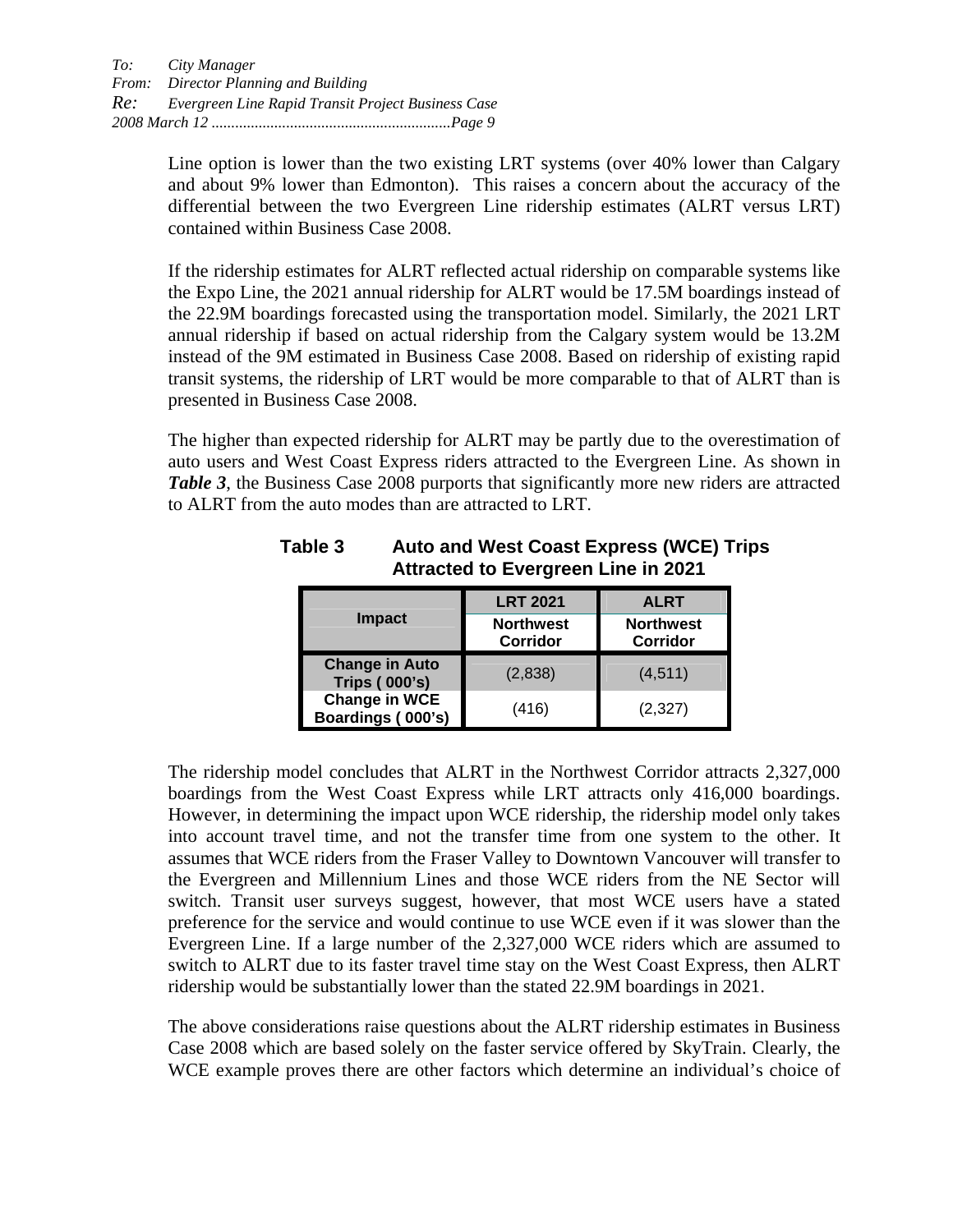travel mode. In Business Case 2007, LRT was offered as a more user friendly service with superior customer features including the following:

- More stations within closer walking distance to where people live
- Safer and secure stations with low platforms and visible by neighbours and passing vehicles,
- Stations with easy access from well signed and lit pedestrian routes and with traffic signals to permit safe crossing of roads
- Stations integrated into their communities including public improvements including improved sidewalks, landscaping

All of these features are important service quality considerations favouring LRT that determine the attractiveness of a rapid transit service to the customer, but which are not fully considered in the Business Case 2008 where ridership estimates were based on travel time alone.

# **2.2.3 Interoperability**

The other ridership factor which Business Case 2008 cites as favouring ALRT over LRT is that an ALRT Evergreen Line will be fully integrated or interoperable with the Millennium and Expo Lines. Thus, it was concluded that with similar technologies, Evergreen Line ALRT trains could be routed through to the Millennium Line without the necessity for a transfer. According to the Business Case, this through service could only be provided by an ALRT technology very similar to SkyTrain.

It is assumed that interoperability will be possible with ALRT, however, while throughrouting of trains from one line to another is theoretically possible, Business Case 2008 is not explicit as to how full system integration would be accomplished. Staff would note that it would be difficult to construct the guideway and track work to permit interoperability while the Millennium Line is in operation. In addition, the SkyTrain guideway at Lougheed Station was designed and constructed with a separate platform as a transfer station and not with a through-routing configuration.

The ALRT ridership estimates in Business Case 2008 assume that a fully integrated system with ALRT will increase ridership by eliminating the inconvenience and delay for riders transferring from one line to another. While interoperability is possible, staff have concerns that the Business Case 2008 has not determined the feasibility of accommodating the through-routing of trains through the Lougheed Station, and as a result, the cost of this modification may not be accounted for, while the option is clearly used to support higher ridership estimates for ALRT over LRT.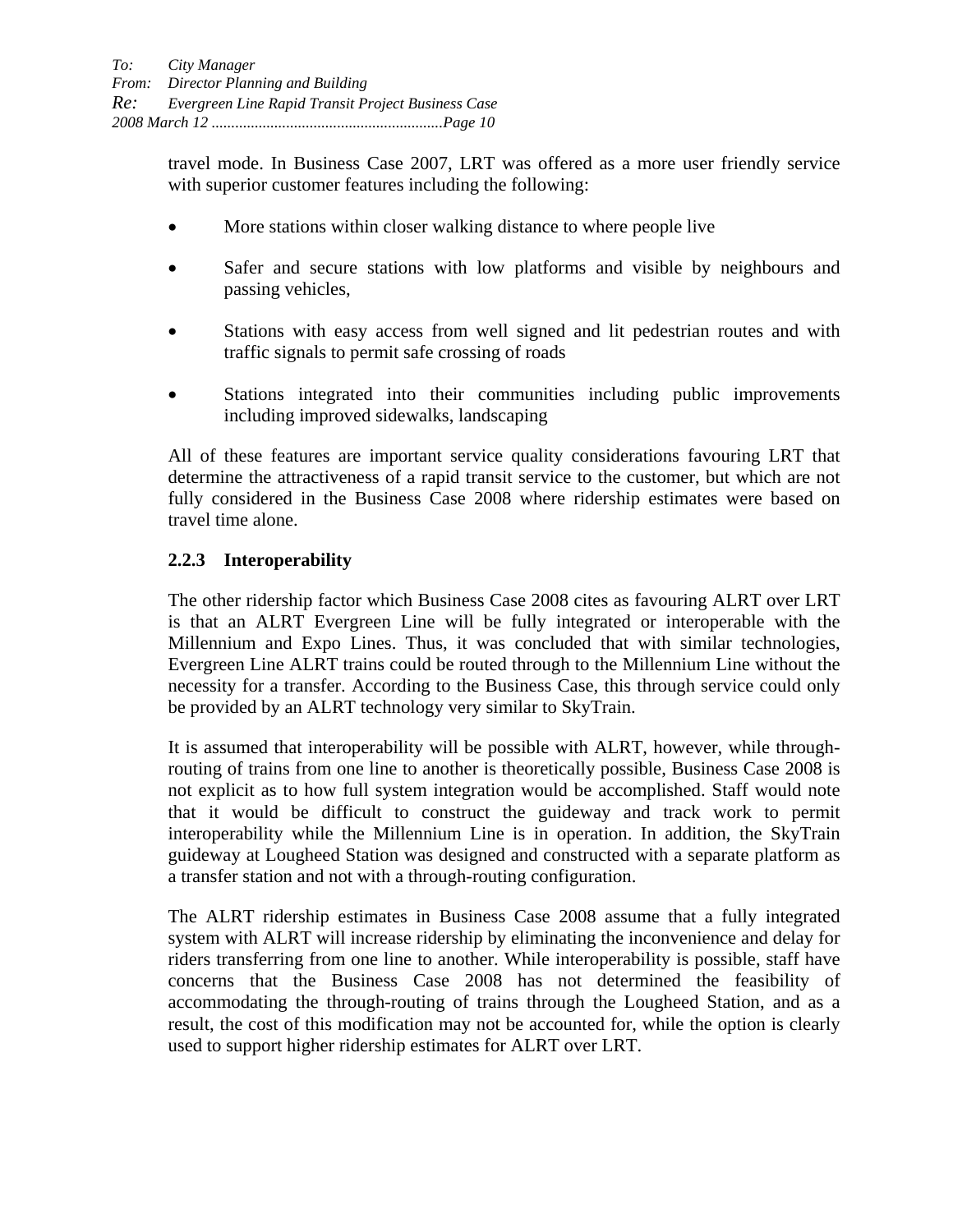#### **2.3 Summary of Staff Assessment**

In summary, while staff have not been provided with the technical work supporting the conclusions of Business Case 2008, the document makes an argument for the selection of ALRT as the preferred technology for the Evergreen Line based primarily on generated higher ridership for ALRT and the potential for integrating service on the Evergreen Line and the Millennium Line. In accepting the Business Case 2008 argument for ALRT, the Province has made senior government funding (both Provincial and Federal) for the Evergreen Line conditional on ALRT.

To support the case for ALRT over LRT, Business Case 2008, using a forecasting process that relies on travel time as the primary determinant, appears to substantially overestimate ALRT ridership and underestimate LRT ridership. The analysis of existing systems in this report has shown that Evergreen Line ALRT ridership estimates in Business Case 2008 are substantially higher than actual ridership on existing ALRT systems like the Expo SkyTrain Line while the ridership estimates on an Evergreen LRT Line are substantially lower than actual ridership on existing Canadian LRT systems. Staff also have concerns that Business Case 2008 has not adequately assessed the technical and operating issues of interoperating trains between the Evergreen and Millennium Lines at Lougheed Station while the option is clearly used to support higher ridership estimates for ALRT over LRT.

In addition, the City of Burnaby and the Northeast Sector cities have supported LRT in the past. The TransLink Board, on 2004 October 15, in a document entitled *The Essential Elements for the Northeast Sector Rapid Transit Line* endorsed LRT (in the Northwest Corridor) as the preferred technology. Business Case 2007, *The Case for the Evergreen Line,* found LRT was not only more affordable but also fit better within the communities it served and possessed superior customer features.

The announcement by the Province that their financial support for the Evergreen Line is conditional on ALRT is based on possible questionable ridership estimates in Business Case 2008. It substitutes ALRT, with its higher capital costs and more negative impacts on the community, for LRT which was demonstrated as a workable, user friendly transit technology for NE Sector communities.

In response to this assessment, it is recommended that Council request the Province and TransLink to undertake an evaluation of the Business Case for LRT technology for the Northwest Corridor, taking into account the concerns and questions raised in this report with regard to Business Case 2008 ALRT assumptions on service speed, ridership, inter-operability operating and capital costs and community service.

## **3.0 CORRIDOR CHOICE**

#### **3.1 Business Case 2008 Route Options**

Business Case 2008 reassesses the route options originally identified in the 2004 Northeast Sector Rapid Transit Alternatives Project (NESRTAP) – the Northwest Corridor and the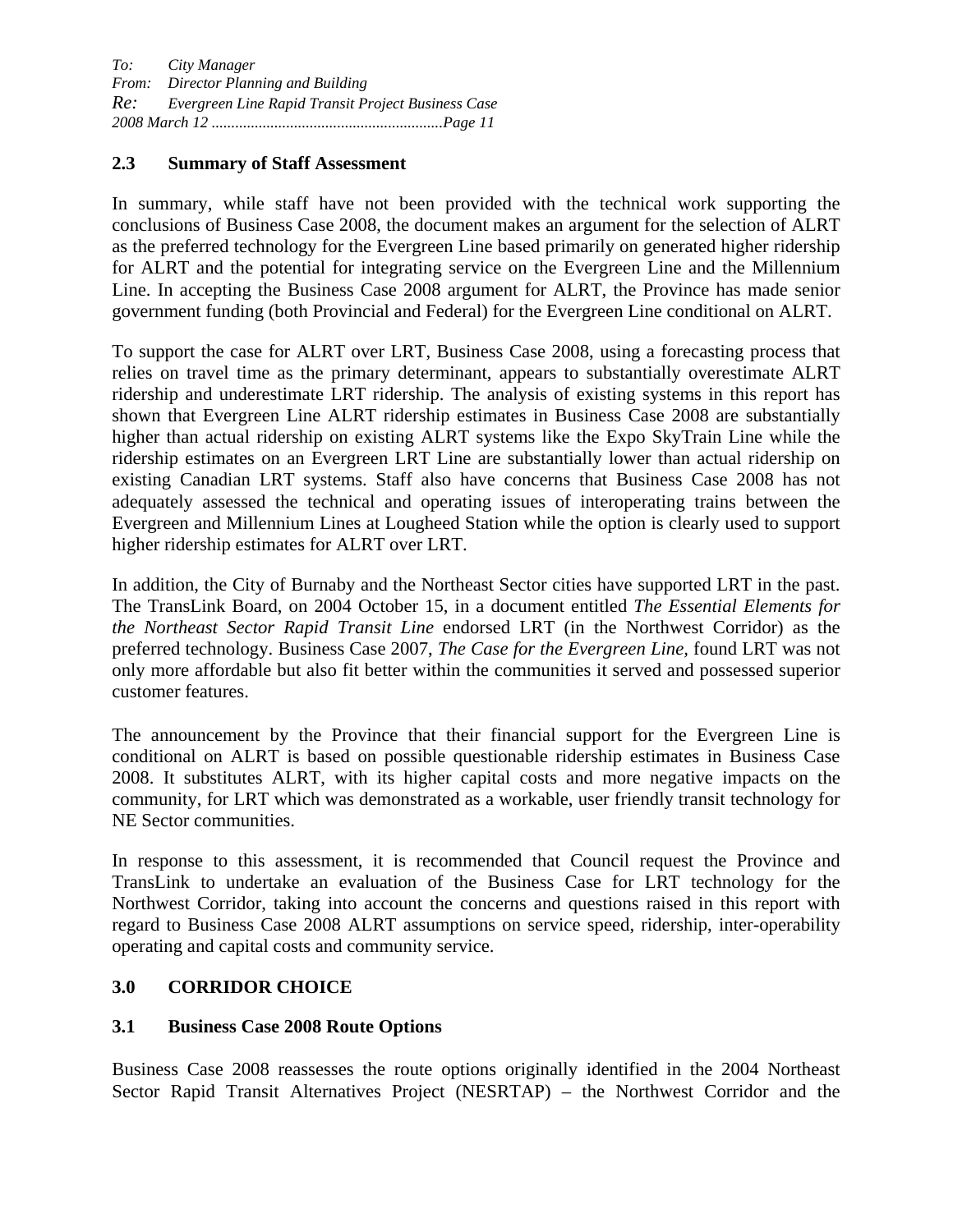*To: City Manager From: Director Planning and Building Re: Evergreen Line Rapid Transit Project Business Case 2008 March 12 ...........................................................Page 12* 

Southeast Corridor. As shown in *Figure 1,* the Northwest Corridor alignment for LRT is the same one as identified in the *90% Preliminary Design for the Evergreen LRT Line* completed by TransLink and adopted by the former TransLink Board in Business Case 2007 as the recommended route.

With the change to ALRT technology, there is also a new alignment in the Northwest Corridor. As shown in *Figure 1*, the SkyTrain Line continues to be elevated from Lougheed Station up North Road and Clark Road to the tunnel starting north of Como Lake Road down the Clarke Road Hill to St. Johns Street in Port Moody. At this point however, rather than using St. Johns Street and the Barnet Highway as previously envisioned in 2002, the ALRT line in Business Case 2008 runs at-grade on the south side of the CPR tracks (*Figure 3 inset Section A-A* ). This alignment is reported as being more acceptable to the City of Port Moody.



**Figure 3 Northwest Corridor Alignments** 

As shown in *Figure 4*, The Southeast Corridor for ALRT (or LRT) follows the Lougheed Highway to Pinetree Way in the Coquitlam Town Centre. However, LRT is at-grade in the median of the highway and ALRT is elevated along the south and west sides of the highway. From Lougheed Town Centre to Brunette the ALRT alignment runs parallel to the Millennium Line essentially duplicating this segment.

On the Southeast Corridor, stations were assumed to be at Lougheed Town Centre, Brunette, King Edward, United Boulevard, Pitt River Road, Coquitlam/West Coast Express, Lincoln, and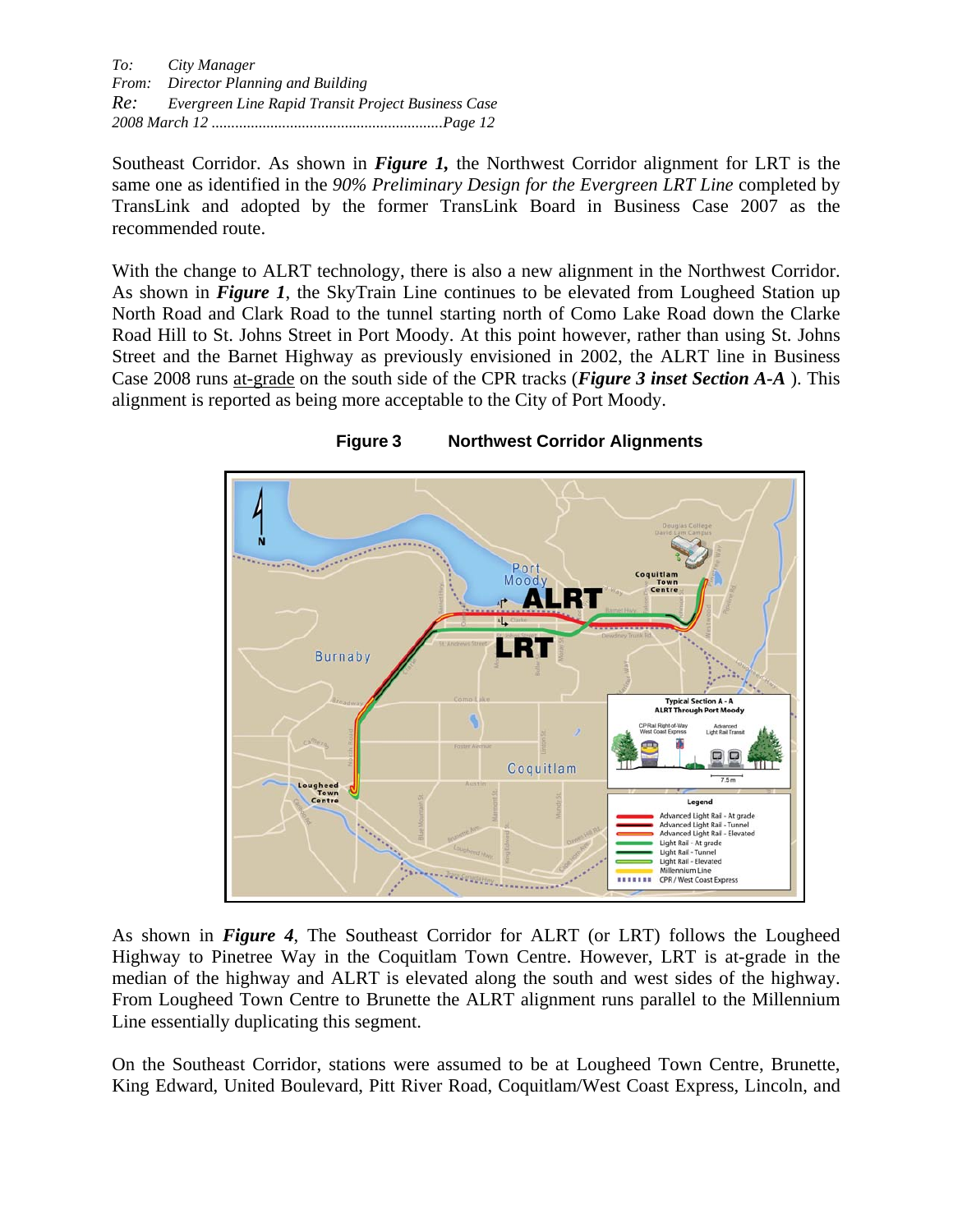*To: City Manager From: Director Planning and Building Re: Evergreen Line Rapid Transit Project Business Case 2008 March 12 ...........................................................Page 13* 

Coquitlam City Hall / Douglas College. The station at Pitt River Road would be the closest to serve any potential development on the Riverview site.





## **3.2 Staff Review of Route Options**

Business Case 2008 evaluates both ALRT and LRT in each of the two corridors according to a number of criteria including ridership, development potential, system integration, environment and stakeholder consultation. The following provides a staff assessment and discussion of the route options and a general conclusion to support the Northwest Corridor for rapid transit service.

#### **3.2.1 Corridor Comparison**

As ALRT is the only technology option being considered in the Business Case 2008 report, *Table 4* compares the two corridors with ALRT only, however, is is noted that the issues and considerations discussed are generally equally applicable to either ALRT of LRT technology.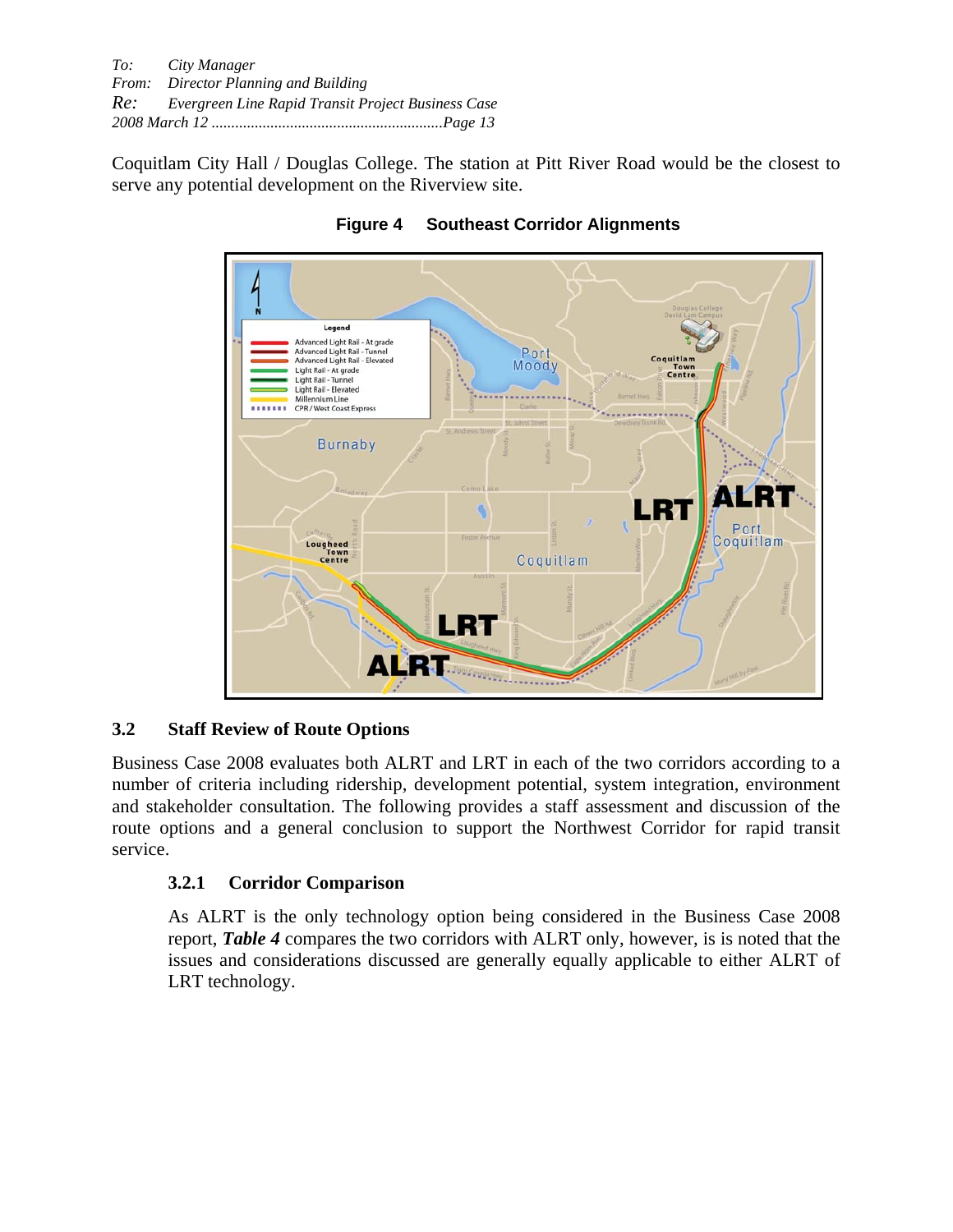| Criteria                               | <b>Northwest</b><br><b>ALRT</b>                                                        | <b>Southeast</b><br><b>ALRT</b>                                         |
|----------------------------------------|----------------------------------------------------------------------------------------|-------------------------------------------------------------------------|
| Ridership                              | Highest                                                                                | Second Highest                                                          |
| <b>Benefit/Cost</b>                    | Highest                                                                                | Second Highest                                                          |
| <b>Development</b><br><b>Potential</b> | More development has already<br>taken place; more residential<br>development potential | Current land use industrial;<br>Suited to lower density<br>residential. |
| <b>System Integration</b>              | High                                                                                   | High                                                                    |
| <b>Environment</b>                     | High reduction in car Trips;<br><b>Environmental Assessment</b><br>completed for LRT   | High reduction in car trips;<br>Environmental Assessment not<br>done    |
| <b>Stakeholders</b>                    | Issues better understood:<br>Consultation required on ALRT<br>technology               | No public consultation<br>undertaken                                    |
| <b>Schedule</b>                        | Shorter schedule due to work<br>already done on corridor                               | Longer schedule due to EA<br>Process and Public consultation            |

**Table 4 Business Case 2008 Corridor Comparison** 

The evaluation in Business Case 2008 shows the Northwest Corridor to have a higher benefit/cost as it attracts higher ridership for the same capital cost as the Southeast Corridor. Business Case 2008 also recognizes that the Northwest Corridor also has superior high-density residential and mixed use development potential because development in the corridor is supported by Northeast Sector OCP's incorporating planned densification. The Southeast Corridor has been developed for industrial, large format retail ("big box") and lower-density residential uses. As this development pattern has not considered rapid transit, ALRT ridership for the foreseeable future would be more driven by employment growth than by population growth. Nevertheless, the report concludes that both routes offer significant development potential with the Northwest as redevelopment and the Southeast as new development.

In the case of the Southeast Corridor, Business Case 2008 assumes that new development of up to 20,000 people, not currently contemplated in the OCPs of the NE Sector municipalities, would occur at Riverview and elsewhere on the alignment including the Fraser Mills area of Coquitlam, south of Maillardville. However, Business Case 2008 does not acknowledge the existing and future high density town centre development in Port Moody which would be bypassed by ALRT in the Southeast Corridor.

The Business Case 2008 comparison of corridors shown in *Table 4* also assesses the two corridors on the basis of environment, stakeholder consultation and schedule. It notes that the Northwest Corridor is further ahead in these areas as both an Environmental Assessment (EA) and stakeholder consultation have already been done for LRT in the Northwest Corridor while neither has been done for ALRT in the Southeast Corridor. The necessity to undertake an EA process and public consultation is expected to extend the Southeast Corridor schedule by twelve months.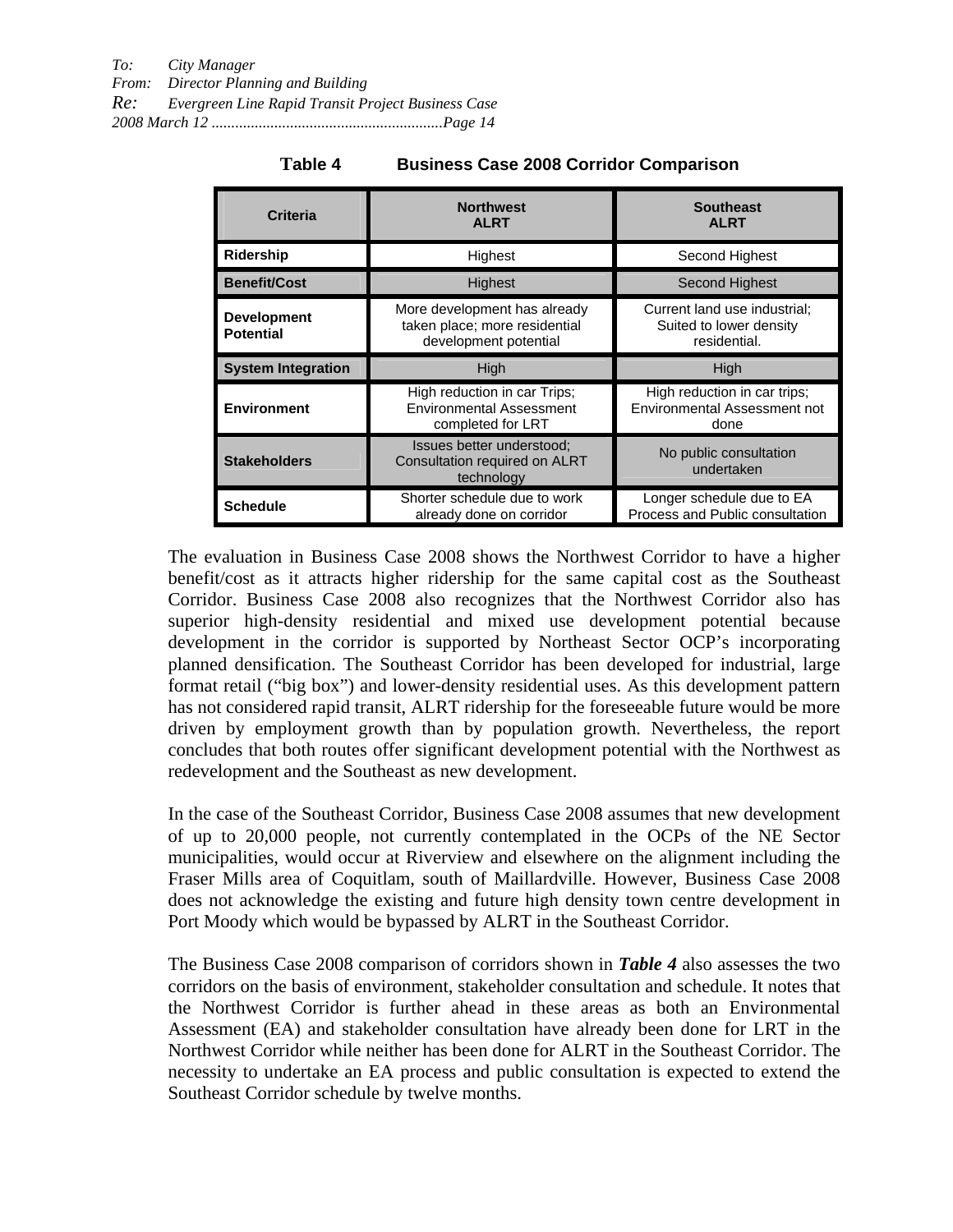#### **3.2.2 Ridership by Corridor**

*Table 5* shows the difference in ALRT ridership for the Northwest and Southeast Corridor. The estimates show that the 2021 and 2031 ridership of the Northwest Corridor is higher (22.9M and 31.8M riders) than the Southeast Corridor (21.1M and 29.5M riders). As previously mentioned, staff have reservations with regard to these projections.

| <b>Corridor</b><br>Ridership | <b>NW Corridor</b><br><b>ALRT</b> | <b>SE Corridor</b><br><b>ALRT</b> |
|------------------------------|-----------------------------------|-----------------------------------|
| 2021 Annual Riders           | 22.9                              | 21.1                              |
| <b>2031 Annual Riders</b>    | 31.8                              | 29.5                              |

**Table 5 ALRT Corridor Riders (Millions)**

#### **3.2.3 Corridor Distance and Travel Time Comparison**

As shown in *Table 6***,** the higher ridership on the Northwest Corridor is largely due to the shorter distance and travel time. The Northwest Corridor is 1.7 km shorter and the ALRT travel time is 2.2 minutes faster than ALRT in the Southeast Corridor. The Southeast Corridor is markedly less attractive as an ALRT corridor in that it is longer, slower and attracts fewer riders.

| Table 6 | <b>ALRT Corridor</b>            |
|---------|---------------------------------|
|         | <b>Distance and Travel Time</b> |

| Criteria                      | <b>Northwest</b><br>Corridor | <b>Southeast</b><br>Corridor |
|-------------------------------|------------------------------|------------------------------|
| <b>Total Distance (km)</b>    | 10.9                         | 12.6                         |
| <b>ALRT Travel time (min)</b> | 12.6                         | 14.8                         |

#### **3.3 Summary of Staff Corridor Assessment**

In summary, based on the Business Case 2008 Corridor Evaluation, the Northwest Corridor is superior to the Southeast Corridor in almost every respect including ridership, cost/ benefit and development potential and would be much easier and faster to implement as the EA and stakeholder consultation has already been done. It is therefore difficult to understand the following conclusions of Business Case 2008 that the: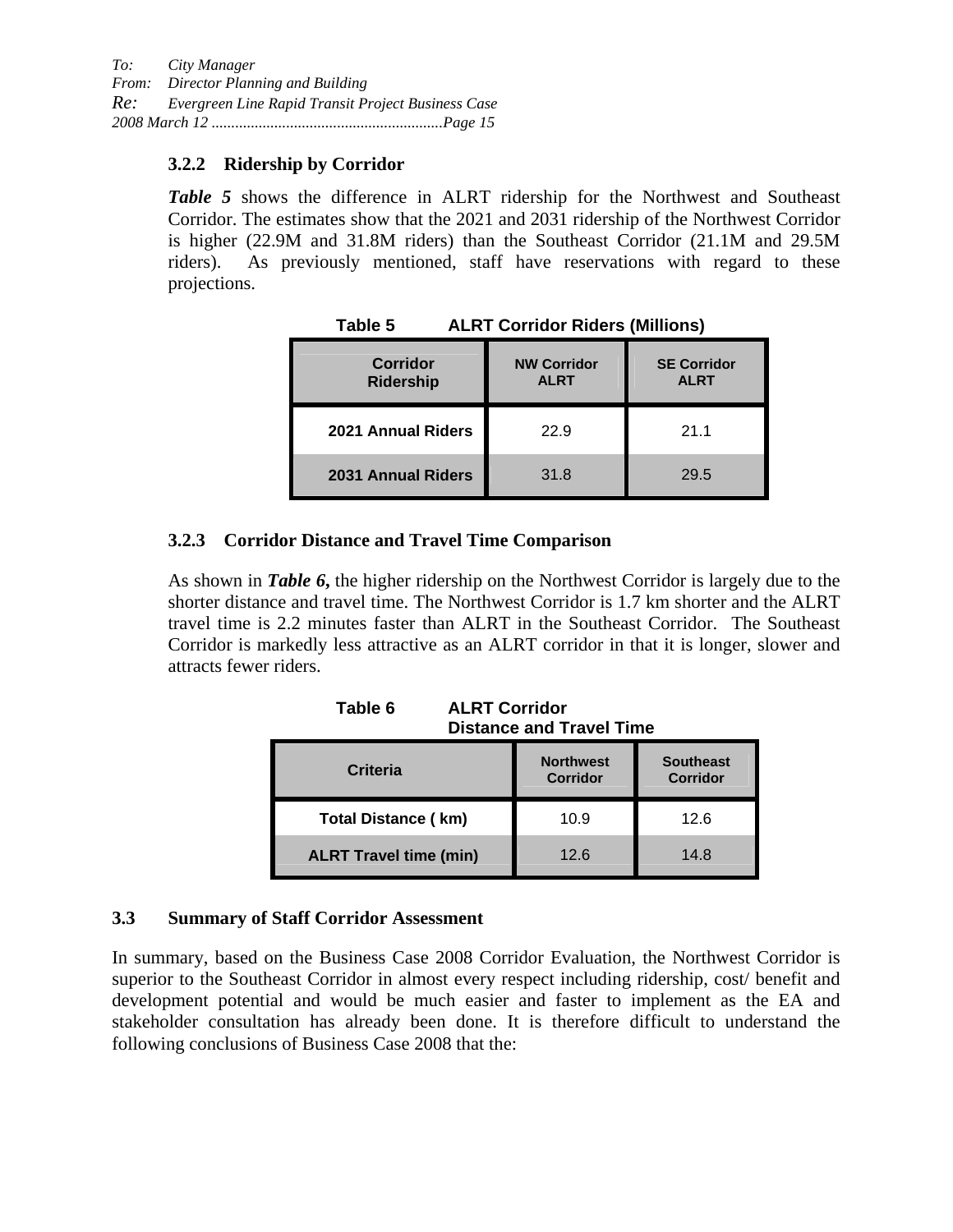*"Northwest corridor may benefit slightly from technical considerations such as a shorter anticipated construction schedule and shorter travelling distance and travel time and from being consistent with community development plans"* 

*"the evaluation shows that there is a strong business case for ALRT along both corridors."* 

Business Case 2008 does not provide a strong argument for retaining the Southeast Corridor as a route option for ALRT. From a transportation service perspective it is longer, provides slower service, attracts fewer riders and is inconsistent with both the regional and municipal plans that have shaped development since the LRSP. Metro Vancouver is currently considering whether the selection of the Southeast alignment would require an amendment to the LRSP and, if it does, an amendment to the LRSP would require the unanimous approval of all Metro Vancouver municipalities.

ALRT in a Southeast Corridor would also have more significant environmental impacts on watercourses primarily in the Pitt River watershed and the Metro Vancouver Green Zone (including Riverview). The only advantage of the Southeast corridor cited by Business Case 2008 that it would have fewer noise and visual intrusion impacts on existing developed areas. It is acknowledged that ALRT in the Southeast Corridor will be less disruptive to existing developments but it will not be as good at directly serving those developments. As it skirts developed areas rather than being routed through the middle, its stations (except in the Coquitlam Town Centre) would be less accessible to the existing population of these areas.

From 2002 to 2004, the Northeast Sector Rapid Transit Alternatives Project undertook a comprehensive review of alternative corridors and technologies for rapid transit to Coquitlam Town Centre. Following a period of public consultation in the spring and summer of 2004, the TransLink Board, on 2004, October 15 adopted the draft "Essential Elements" for a Northeast Sector Rapid Transit Line. Within Burnaby, the Essential Elements alignment was elevated from Lougheed Town Centre Station descending to an at-grade alignment north of Austin in the centre median of North Road to an at-grade station at Cameron Street and continuing at-grade in the middle of North Road. In response to the Essential Elements report, Council, on 2004 October 25, considered a report from staff and approved a recommendation reaffirming "that the Northwest Corridor is the preferred corridor for the NE Sector Line."

The City has consistently taken the position that, since the LRSP was adopted in 1995, municipal and regional development plans and the development that has followed these plans has been predicated on rapid transit in the Northwest Corridor. Not to provide rapid transit to serve the high-density development that has grown up in this corridor (especially in Port Moody) would be making a choice in favour of serving existing low-density commercial and residential development in the Southeast Corridor, and speculating on future retail and high density development that may not materialize for decades. Switching to the Southeast Corridor would bypass existing high density town centre development in Port Moody Town Centre, which has grown strongly since Metro Vancouver and TransLink's endorsement of the Northwest Corridor.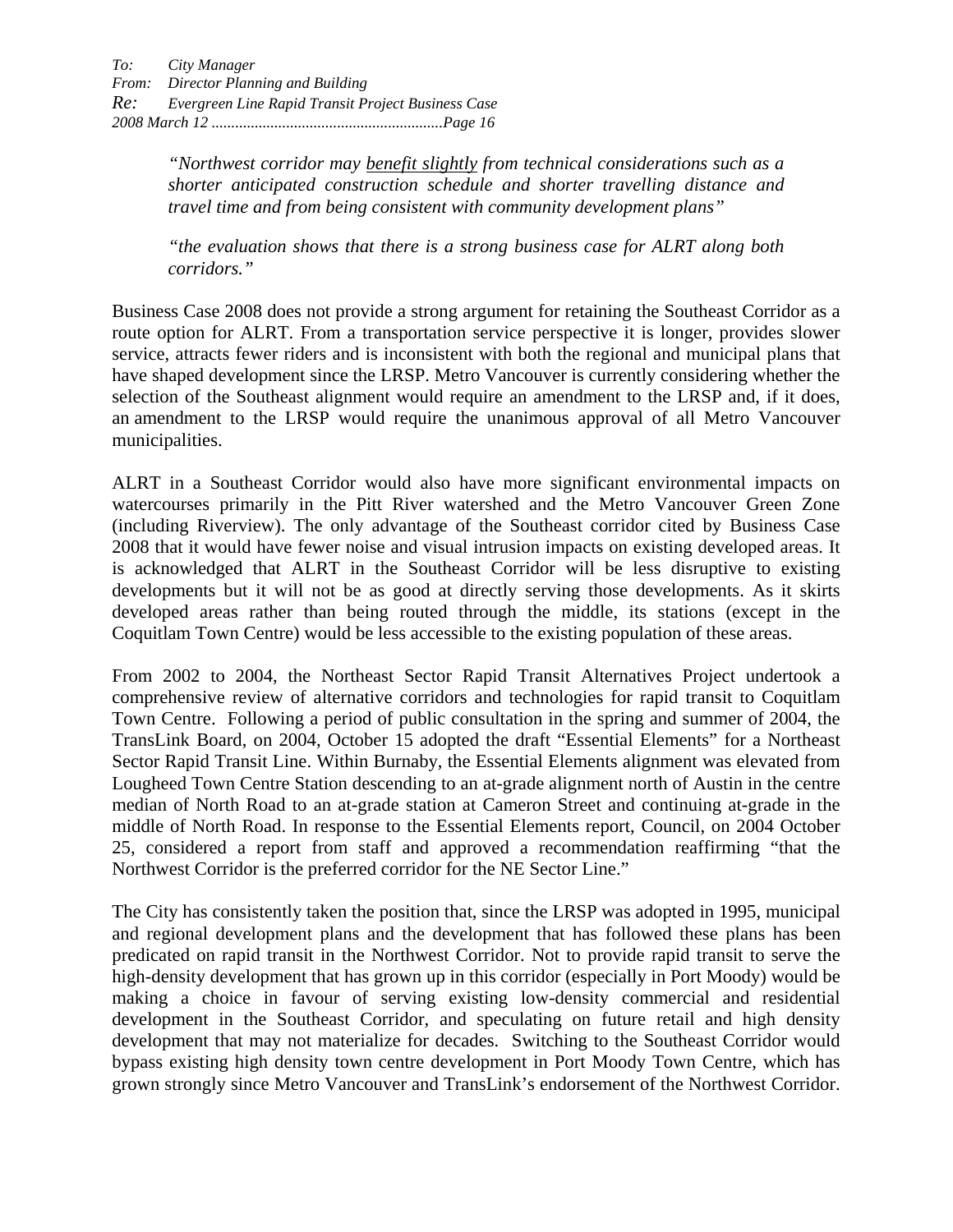Both Coquitlam and Port Coquitlam Council's endorsed the Northwest Corridor at their meetings of 2008 March 10.

As such, based on these considerations, it is recommended that Council affirm its support for the Northwest Corridor as the preferred route for the Evergreen Rapid Transit Line.

## **4.0 LOUGHEED TOWN CENTRE CONSIDERATIONS**

The Province's choice of ALRT technology in the Northwest Corridor has significant implications for Burnaby. In particular, it would likely result in the absence of a Cameron Station that has been previously planned and accounted for by the City in recent development approvals at North Road and Cameron, and which was included by TransLink (as an LRT station) in Business Case 2007. Business Case 2008 is silent on the presence or absence of a Cameron Station but further information on station locations provided by Partnerships BC indicates that a Cameron Station is not included as one of the eight ALRT stations on the Northwest Corridor.

The likely loss of this station would not only limit the development stimulus of rapid transit in the north part of the Lougheed Town Centre but also mean inferior service for transit riders in the north part of the Lougheed Town Centre and in the Sullivan Heights area of Burnaby. The nearest station to serve this area would be at Burquitlam or Lougheed necessitating much longer walking distances.

Although the Province has announced its direction for the change from LRT to ALRT technology, the Burnaby "Essential Elements" position that Council approved on 2004 October 25 continues to be appropriate to guide the planning and construction of rapid transit in the Northwest Corridor. Council support for the Northwest Corridor for rapid transit should be based on a recommended request for a commitment from the Province to the following conditions:

- Access Agreement: that the agencies (public or private) responsible for implementing the Evergreen Line enter into an agreement with the City of Burnaby to provide a clear definition of the responsibilities of the parties to the agreement, the agreed preliminary design of the project and the regulatory process and cost sharing of the various aspects of the project.
- **Alignment:** a centre median alignment on North Road to mitigate noise and visual impacts.
- Land Use System Integration: that the project will be constructed to enhance the communities it serves and that the alignments and stations fit with community scale and planning objectives.
- **Protection for Future Redevelopment Proposals:** The design of the elevated guideway approaching Lougheed Town Centre station must leave buildable development parcels within this portion of the Lougheed Town Centre.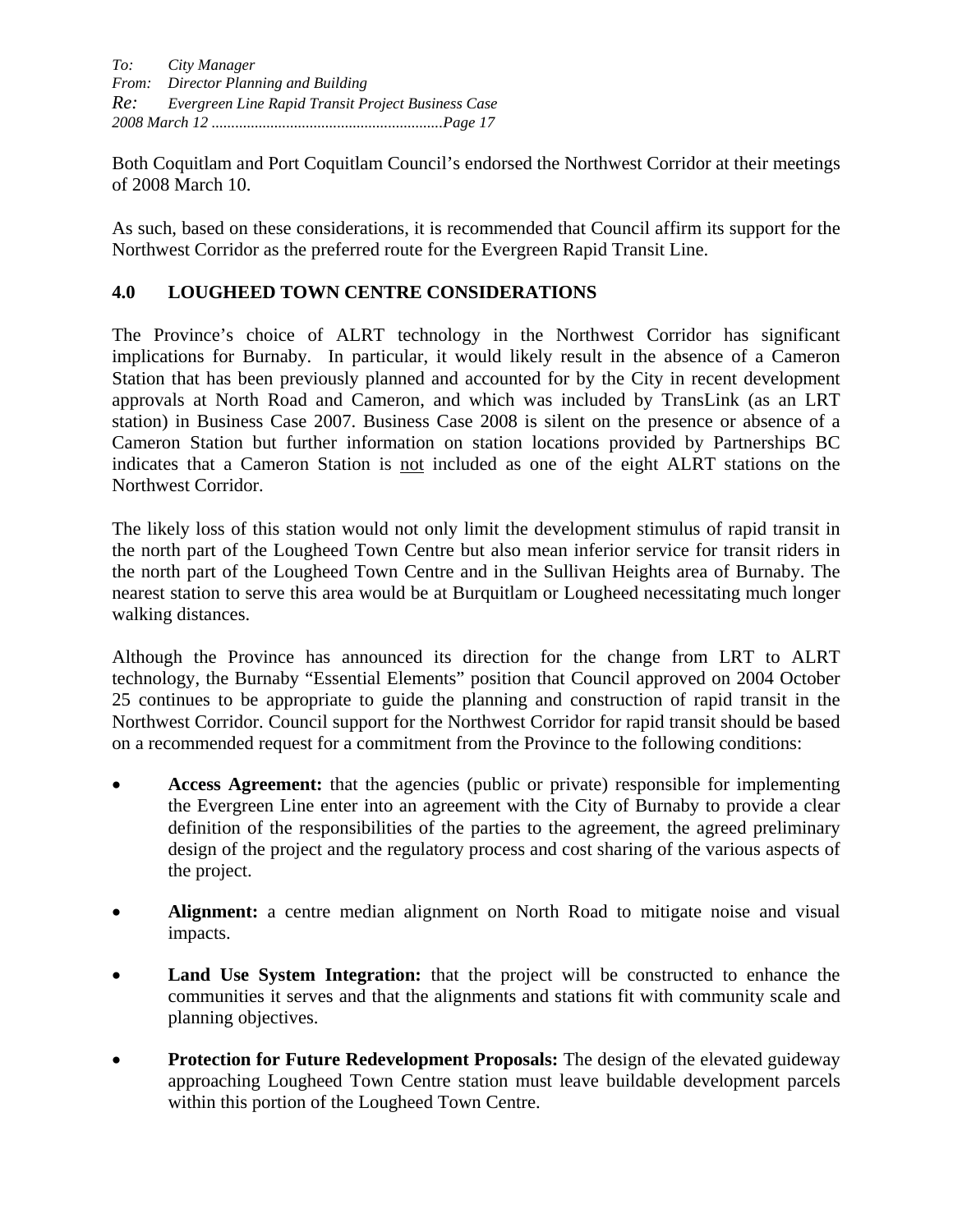- **Grade Separation of the Intersection of North Road/Austin Road:** An elevated crossing of the intersection is required to maintain traffic capacity at this major intersection.
- **North Road Capacity** North Road has a capacity for six travel lanes from Lougheed Highway to Clarke Road. This capacity must be maintained to accommodate traffic demands in the growing Lougheed Town Centre.
- **Replacement of Infrastructure and Utilities** the principle of like for like replacement of infrastructure and utilities will apply to the construction of the Evergreen Line. This will ensure that the agencies implementing the project replace what was there prior to construction with an equivalent item if relocation or replacement was required.
- **Guideway Columns on North Road**: design of the guideway columns must allow for the future upgrading of North Road travel lanes to minimum TransLink Major Road Network (MRN) standards.
- **Lougheed Mall Access** the existing northbound left turn lane from North Road into Lougheed Mall must be maintained.
- **Include a Cameron Station** A Cameron Street Station would access the northern half of the Lougheed Town Centre area. The north part of the town centre has considerable development potential, much of which will not be within walking distance of the Lougheed Town Centre Station. A Cameron Station would be similar to the Gilmore Station on the Millennium Line which provides access to the western part of the Brentwood Town Centre and has attracted considerable development.

As a comparatively high-level document, the *Business Case 2008* does not provide sufficient detail for staff to assess whether the above design parameters for ALRT in the Northwest corridor are recognized. If the Northwest Corridor is approved after the 45 day consultation period, then a Preliminary Design process would follow which would establish the alignment and stations. However, as Business Case 2008 favours some form of Public Private Partnership approach, it will be of greater urgency to ensure that these requirements are reflected in any future agreement with a private contractor.

# **5.0 COSTS AND FUNDING**

# **5.1 Capital and Operating Costs**

The capital cost estimate for LRT in the Northwest Corridor provided in Business Case 2008, as shown in *Table 8*, has increased from \$970M (Business Case 2007) to \$1.25B - a 44% increase in the 16 months since the publication of Business Case 2007. Both estimates are based on the *90% Preliminary Design for LRT* done by TransLink which envisioned a line 11.2 kilometres long, with 12 stations.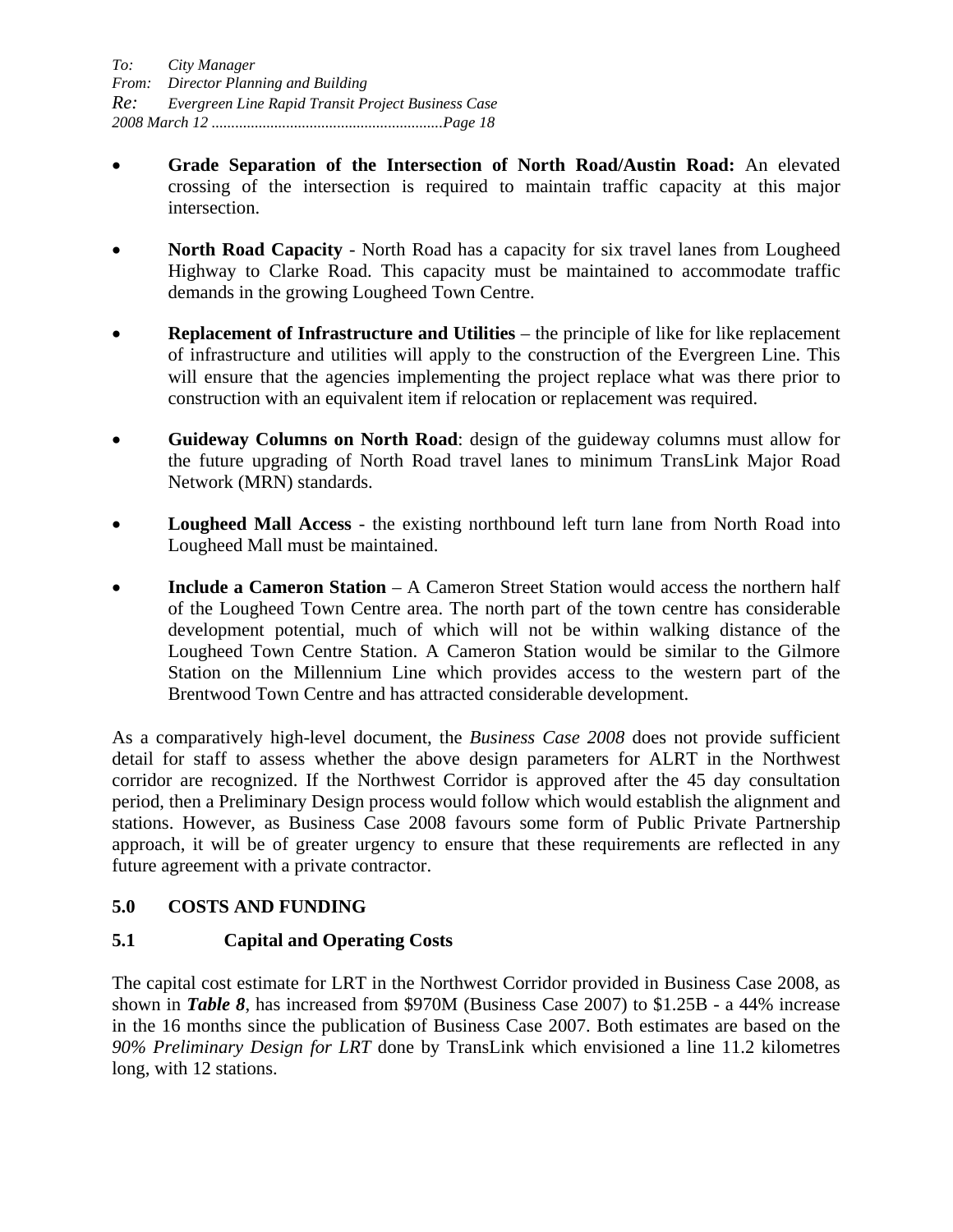| <b>Evergreen Line</b>                                        |                                  |                                     |            |
|--------------------------------------------------------------|----------------------------------|-------------------------------------|------------|
| Costs                                                        | <b>Business</b><br>Case<br>2007* | <b>Business</b><br><b>Case 2008</b> |            |
|                                                              | <b>LRT</b>                       | <b>ALRT</b>                         | <b>LRT</b> |
| <b>Costs</b>                                                 |                                  |                                     |            |
| Capital cost (\$M)                                           | 970                              | 1,400                               | 1,250      |
| <b>Annual Operating and</b><br><b>Maintenance Cost (\$M)</b> |                                  | 10.2                                | 15.3       |
| <b>Operating cost per</b><br>passenger (2021)                |                                  | 0.45                                | 1.7        |

**Table 8 ALRT and LRT Cost Comparison** 

\* Business Case 2007 costs in 2007 dollars

As the capital cost of ALRT is \$1.4B (\$150M more than LRT), this LRT cost estimate is important as it is used to make the case for LRT being almost as expensive as ALRT. Business Case 2008 offers no explanation for the increase in the LRT estimate, but response to staff inquiries has indicated that these capital costs estimates may reflect the cost escalation over the later construction start for the line of 2011 with completion in 2014 (in 2008 dollars). The LRT costs in Business Case 2007 were based on a 2008 start of construction.

The annual Operating and Maintenance cost of LRT is reported to be \$15.3M. This is over 50% higher than ALRT estimate of \$10.2M and even higher on a per passenger basis as LRT supposedly attracts fewer riders. An adequate explanation or accounting of this significant difference is not provided in the Business Case 2008.

#### **5.2 Funding**

As shown in *Table 9* the capital cost of the Evergreen Line is reported as having risen from \$970M using LRT technology to \$1.4B with ALRT. To address the cost difference, the Province has increased its financial commitment by \$230M (from the previous \$170M) to the new \$400 M while TransLink maintains its previous commitment of \$400M to the Evergreen Line.

Based on current funding commitments of \$400M from TransLink and \$400M from the Province (as noted in the announcement), the current funding shortfall for the Evergreen Line has increased to \$533M. (with the recent Federal Budget announcement of \$67M) but the funding short-fall is greater today for ALRT than the \$400M shortfall for LRT noted in Business Case 2007. As such, this increased Provincial funding commitment does not cover the reported increase in the LRT cost to \$1.25B nor the higher cost of ALRT at \$1.4B in the Northwest Corridor.

Business Case 2008 suggests that the \$533M funding shortfall will be addressed through a contribution from the Federal Government and an increased commitment from TransLink as follows: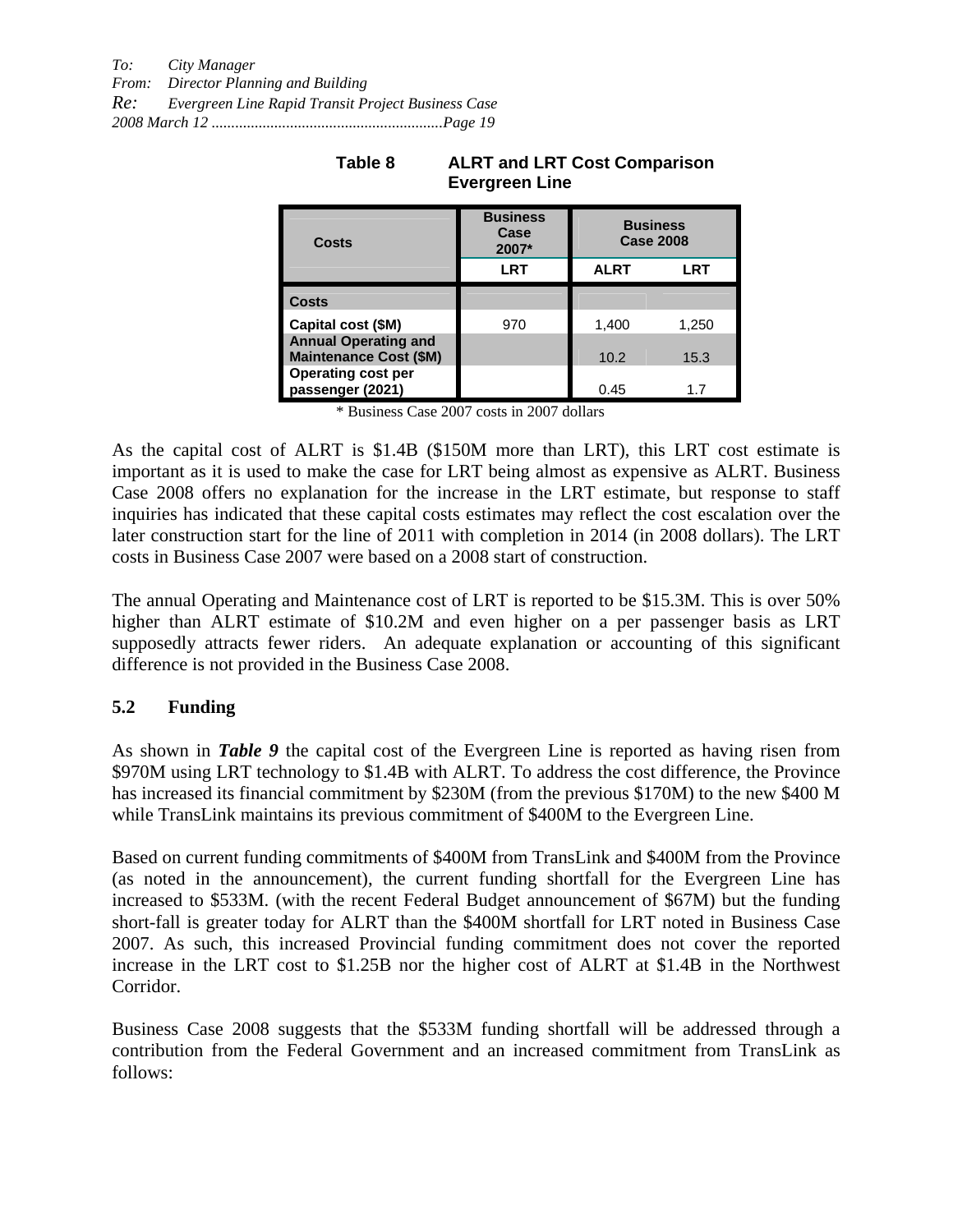• **Federal Government** – a commitment of \$410M to match the Province's new commitment of \$410M. The Province would have to commit an additional \$10M to bring its commitment to \$410M.

 As previously noted, the 2008 Federal Budget committed \$67M to the Evergreen Line from the \$500M allocated to support capital investments in public transit. However the government has not indicated any future commitment of funding. It has been speculated that the remaining \$343M could be derived from a federal partnerships fund which supports P3 projects.

• **TransLink** – As shown in *Table 9*, to make up the difference between the ALRT cost and senior government contributions, TransLink would have to increase its funding commitment from the current \$400M approved by the TransLink Board in 2004 to \$580M. Business Case 2008 suggests that this additional \$180M could come from the additional fare revenue that would be generated from the higher ridership of an ALRT Line. However, it should be noted that the continuing funding commitments of \$410M from the Province, \$410M from the Federal Government, and \$400 M from TransLink would be sufficient to fund the Evergreen LRT line, without the additional funding or debt from TransLink. Viewed from this perspective, TransLink, and not the Province, is being made responsible for the increased costs of a selection of ALRT technology.

| <b>Costs</b>                            | <b>Business</b><br><b>Case 2007</b><br><b>LRT</b> | <b>Current</b><br><b>Committed</b><br><b>Funding</b><br><b>ALRT</b> | <b>Business</b><br><b>Case 2008</b><br><b>Proposed</b><br><b>Funding</b><br><b>ALRT</b> | <b>ALRT</b><br><b>Funding</b><br><b>Shortfall</b> |
|-----------------------------------------|---------------------------------------------------|---------------------------------------------------------------------|-----------------------------------------------------------------------------------------|---------------------------------------------------|
| <b>TransLink Funding (\$M)</b>          | 400                                               | 400                                                                 | 580                                                                                     | 180                                               |
| <b>Provincial Funding (\$M)</b>         | 170                                               | 400                                                                 | 410                                                                                     | 10                                                |
| <b>Federal Funding (\$M)</b>            | 0                                                 | 67                                                                  | 410                                                                                     | 343                                               |
| <b>Capital Cost (\$M)</b>               | 970                                               | 1,400                                                               | 1,400                                                                                   | 1,400                                             |
| <b>Total Funding</b><br>Shortfall (\$M) | 400                                               | 523                                                                 | 0                                                                                       | 533                                               |

**Table 9 Funding Commitments Evergreen Line** 

By suggesting fare revenue as a source of TransLink funding, Business Case 2008 seems to suggest that this funding will come to TransLink through a Public Private Partnership Concessionaire arrangement similar to that of the Canada Line. Under the funding agreement for the Canada Line, the funding partners including the Federal government, the Province, GVTA, the Vancouver Airport Authority and the City of Vancouver contributed \$1.25B of the approximately \$1.9B total cost of the Line. Under a 35 year contract, InTransit, the concessionaire, is responsible to design, build, operate and maintain the system and made up the cost difference of \$657M. In return, the Concessionaire receives all revenues from the operation of the Line with GVTA guaranteeing any shortfall in ridership revenues below 100,000 riders per day. The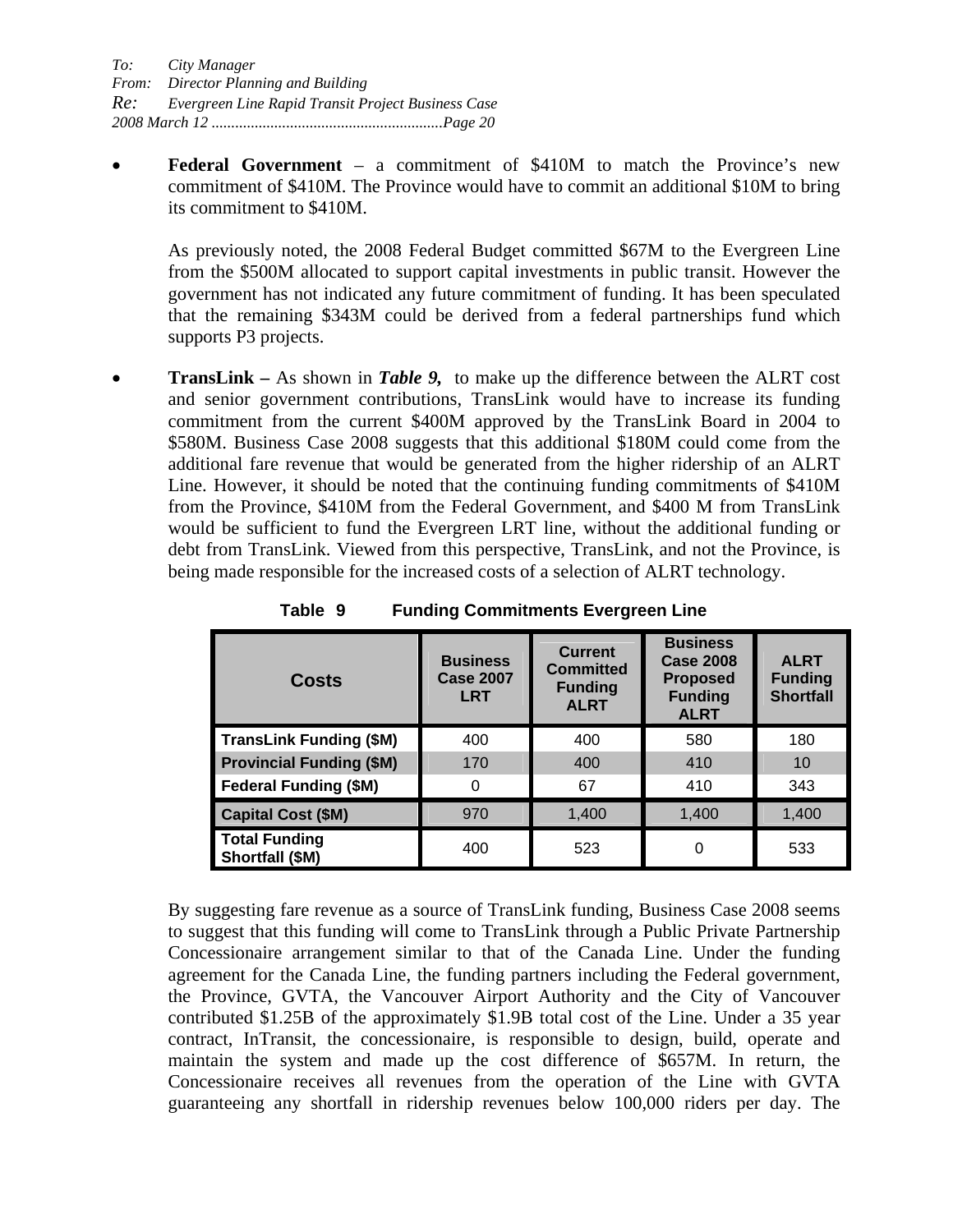concern with this arrangement is that the inflated ridership estimates in Business Case 2008 could be used to establish the base fare revenue requirement in a potential Concessionaire agreement, with a provision that the public, through TransLink or the Province, pick-up the shortfall should ridership targets not be met.

## **6.0 PROCURMENT**

As the Business Case 2008 was developed with the involvement of Partnerships BC, it includes statements regarding the procurement of the Evergreen Line. It is concluded in the report that "following the application of screening criteria, the Project demonstrates a range of characteristics that suggest there would be value for taxpayer dollars in procuring the Evergreen Line using a public private partnership approach." This approach reflects provincial policy that public private partnerships are the preferred procurement method for major capital projects with a capital cost exceeding \$20M, unless there is a compelling reason to do otherwise.

Procurement via a Public Private Partnership is favoured in the report, with the specific model yet to be determined. Presumably this determination would happen after the decision on the routing of the Evergreen Line following the 45 day consultation period. As previously noted, the assumed model for a public-private partnership for "SkyTrain-like" technology in the Lower Mainland is the Canada Line. It is not known whether the Province and TransLink will follow a similar procurement approach for the Evergreen Line, however, the experience with the Canada Line has shown that this type of procurement raises a number of issues for municipalities and the public.

The contract for the project may be between the Province (through Partnerships BC) or TransLink and a private contractor. As local government and the public are not direct parties to the agreement, they would have little or no control over the negotiations that lead to the contract. Moreover, the Province is not bound by municipal policies, bylaws and regulations and a contractor to the Province is even less likely to be responsible to the municipalities through which the Line runs. It is therefore important that municipalities have input early in the procurement process (preferably prior to the Request for Proposals stage) to ensure that their requirements are reflected in this document. With the selection of a contractor and commencement of contract negotiations, the process becomes less transparent, and there is a risk that changes can be made to project design and construction provisions without the knowledge and concurrence of third parties.

As such, it is recommended that Council request the Province and TransLink to re-consider the advisability of the anticipated P3 funding approach given issues raised with regard to public accountability and transparency, transfer revenue shortfalls to the public, and certainty of system integration with local communities. As well, as indicated in Recommendation #1, the Province and TransLink are requested to undertake a re-evaluation of operating and capital costs estimates for LRT.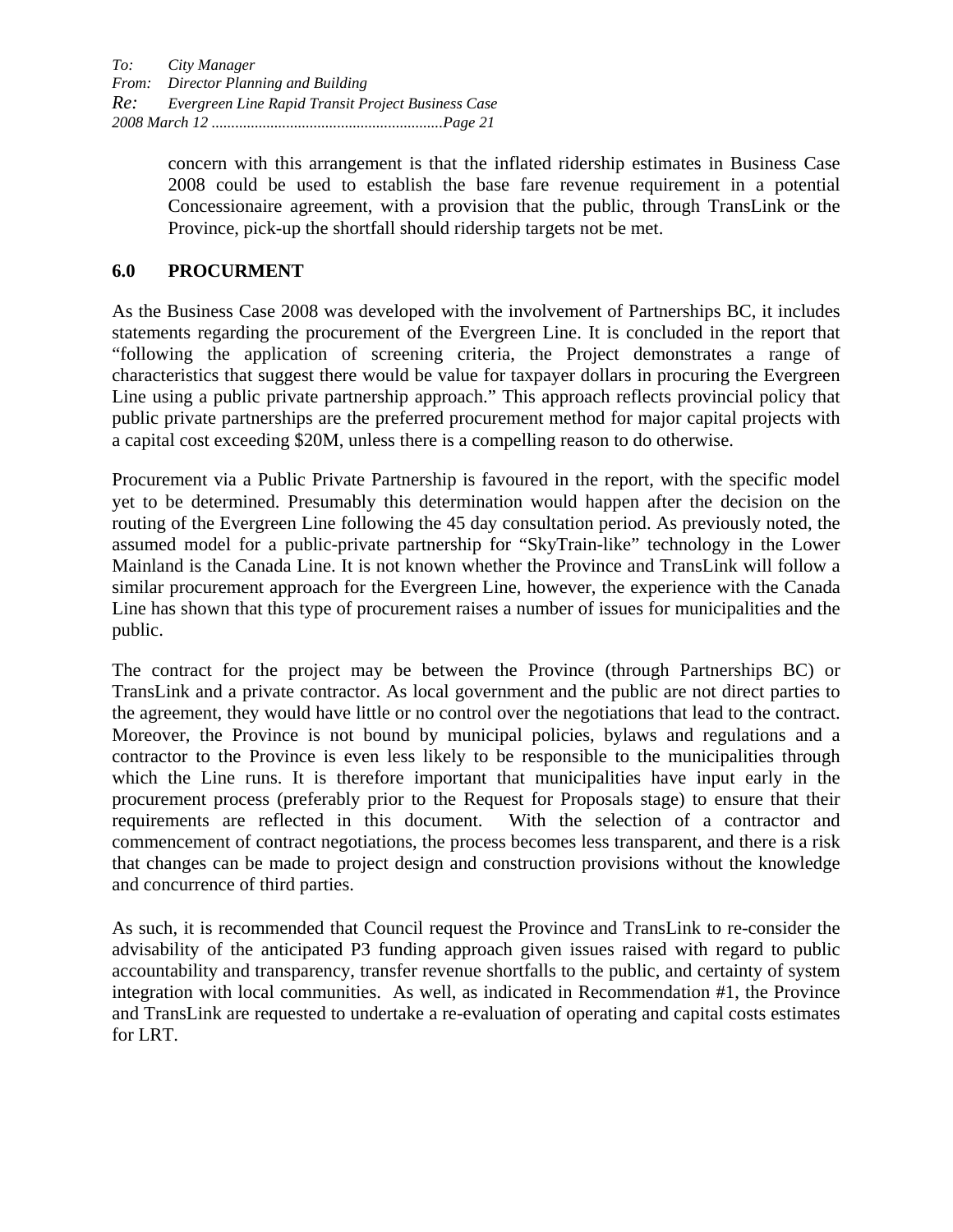## **7.0 CONCLUSION**

The announcement of the *Evergreen Line Rapid Transit Project – Business Case*" by the Province sets the conditions for the senior government funding for the Evergreen Line to proceed to implementation. Business Case 2008 concludes that ALRT is the preferred technology primarily due to its higher ridership, better service to transit riders and the capability for system integration with the Millennium Line. However, ridership estimates appear to exaggerate the case for ALRT by overestimating ALRT ridership and underestimating LRT ridership. Comparing the model forecasted ridership against actual ridership of existing ALRT and LRT systems in Canada shows that ALRT to have only slightly higher ridership than LRT.

For Burnaby, the choice of ALRT would result in the likely loss of a station at Cameron. This would mean longer walking distances and reduced service for residents of the Lougheed town Centre and Sullivan Heights.

As the evaluation of the two corridors in the business case notes the Northwest Corridor as superior to the Southeast Corridor on almost every account except for its potential community impacts. As such, it is difficult to understand the conclusion in Business Case 2008 that the Northwest Corridor is considered to be only slightly better than the Southwest Corridor. Burnaby Council has consistently supported the Northwest alignment for rapid transit to the Northeast Sector. However, recognizing the potential impacts of rapid transit along North Road, the City has set a number of conditions ("Essential Elements") which are appropriate requirements to guide the planning and construction of rapid transit through Lougheed Town Centre.

The Business Case announcement referred to current funding commitments of \$400M from TransLink and \$410M from the Province, however, the current funding shortfall for the Evergreen Line has increased to \$533M, taking into account the recent Federal announcement of \$67M contribution. This shortfall has been partially offset by the recent Budget 2008 announcement of \$67M for the Evergreen Line but the funding short-fall is greater today for ALRT than the \$400 M shortfall for LRT noted in Business Case 2007. As such, this increased Provincial funding commitment does not cover the reported increase in the LRT cost to \$1.25B nor the higher cost of ALRT at \$1.4B in the Northwest Corridor. In addition, as noted, continuing funding commitments from the Province, the Federal Government, and TransLink would be sufficient to fund the Evergreen LRT line, without the additional funding or debt from TransLink that arises from a selection of ALRT technology.

This report also raised concerns with the anticipated P3 approach for the project, as local government and the public are not direct parties to the agreement, they would have little or no control over the negotiations that lead to the contract. It is therefore important that municipalities have input early in the procurement process (preferably prior to the Request for Proposals stage) to ensure that their requirements are reflected in this document. As noted earlier, maintaining proposed funding commitments with lower cost LRT would also result in a reduced debt load for the project.